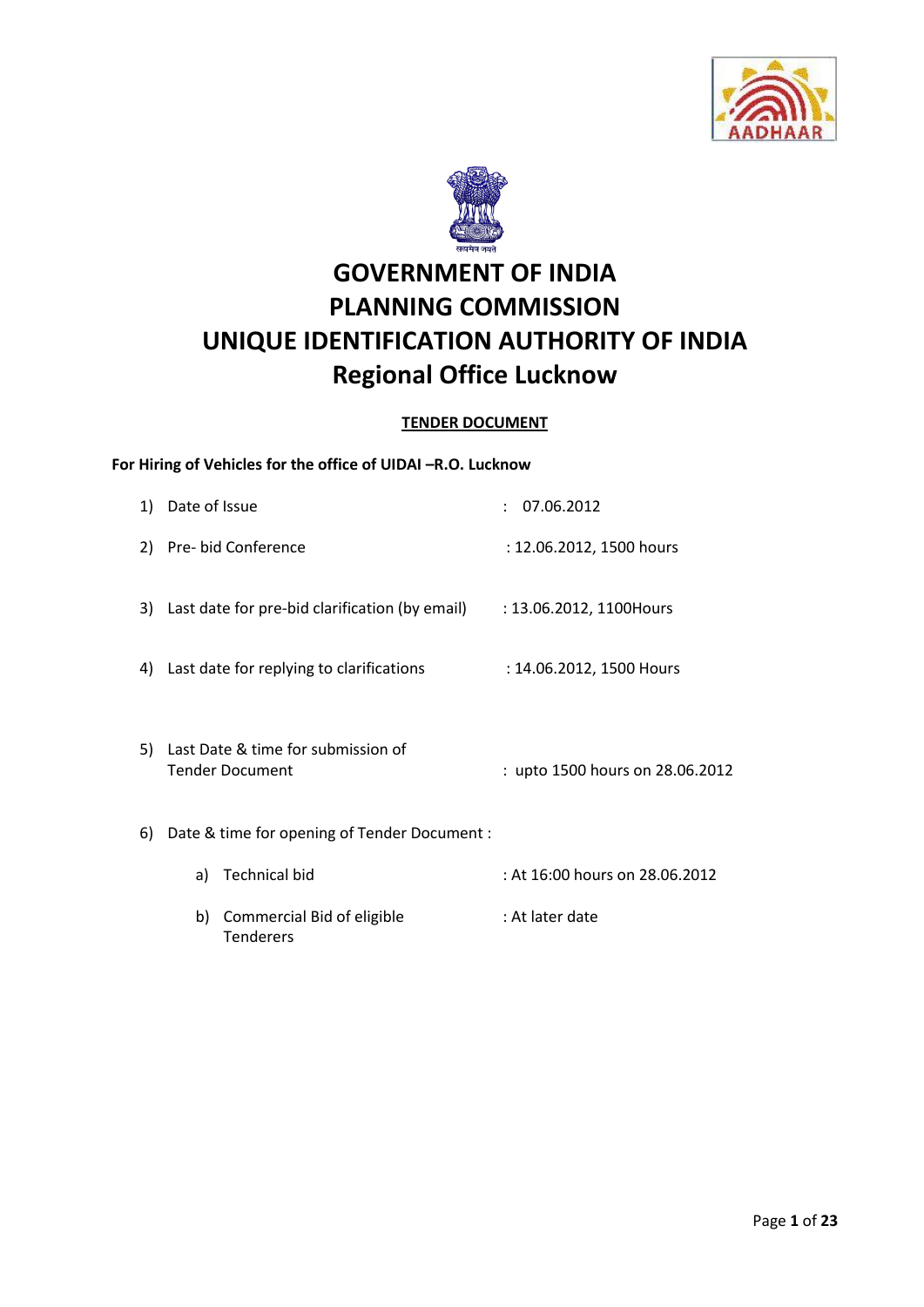

# **CONTENTS OF TENDER DOCUMENT**

| SI.            | <b>Description of contents</b>          | Page No |
|----------------|-----------------------------------------|---------|
| No.            |                                         |         |
|                |                                         | 3       |
| $\mathbf{1}$   | Notice inviting Tender                  |         |
|                |                                         | 4       |
| $\overline{2}$ | Schedule of tender                      |         |
|                |                                         | 5       |
| 3              | Submission of the tender                |         |
| 4              | <b>Regulation for Tender Annexure I</b> | 6       |
|                |                                         | 9       |
| 5              | <b>General Instructions Annexure II</b> |         |
|                | Special Conditions Annexure III         | 17      |
| 6              |                                         |         |
|                |                                         | 21      |
| 7              | <b>Technical Bid</b>                    |         |
|                |                                         | 23      |
| 8              | <b>Commercial Bid</b>                   |         |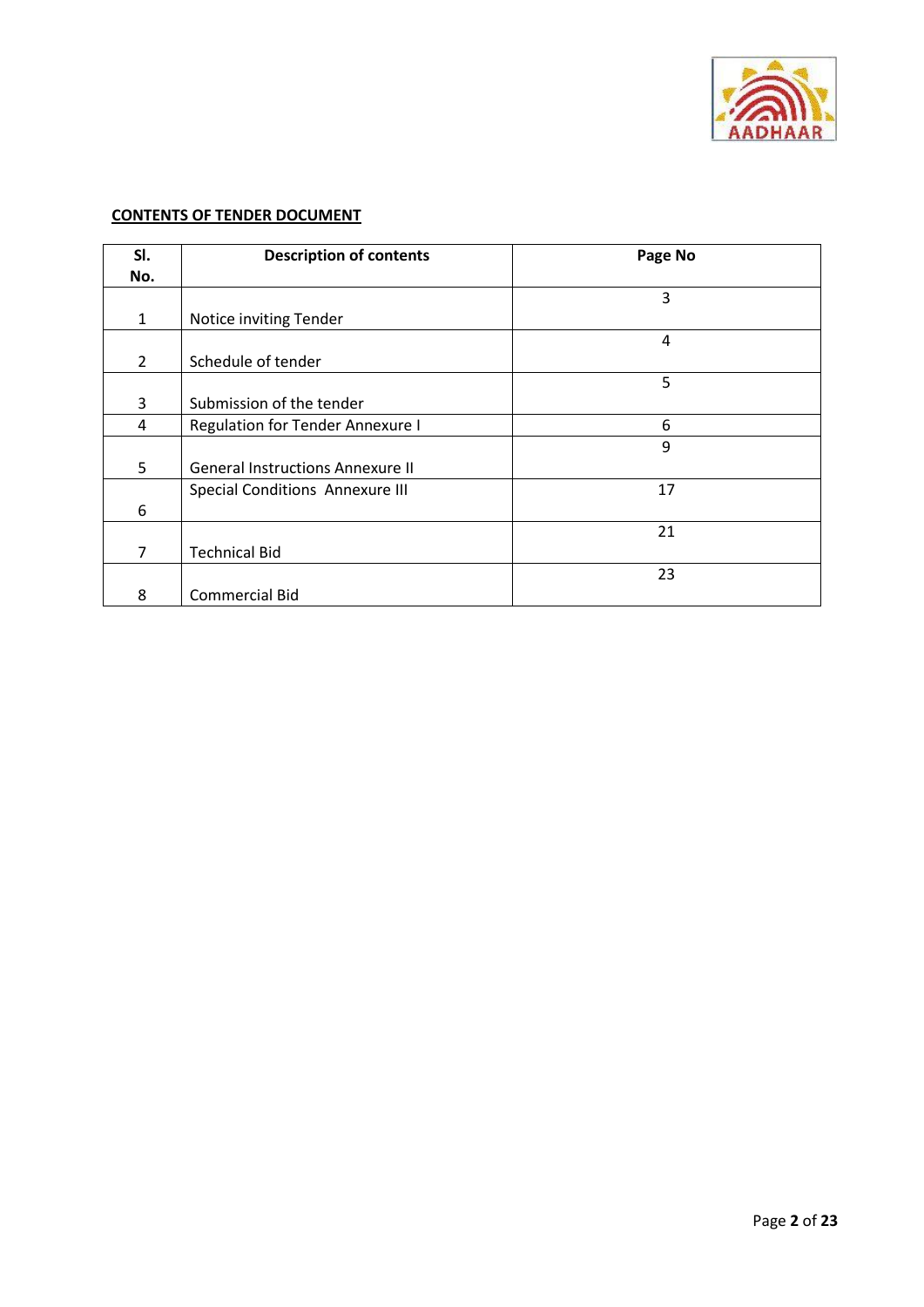

# **Government of India Planning Commission Unique Identification Authority of India TC/46-V, 3rd Floor, Vibhuti Khand, Gomti Nagar, Lucknow - 226010 Dated: 07.06.2012**

## **NOTICE FOR INVITATION OF TENDER FOR HIRING OF VEHICLES FOR UIDAI-Regional Office, Lucknow**

## LAST DATE OF SUBMISSION OF TENDER: **28.06.2012 (by 1500 Hours)**

**Subject**: Invitation to bid for services of supply of Vehicles to the Office of UIDAI, RO, TC/46-V, 3rd Floor, Vibhuti Khand, Gomti Nagar, Lucknow - 226010

Sealed Tenders are invited on behalf of the President of India for supply of Vehicles for the office of UIDAI, RO, TC/46-V, 3rd Floor, Vibhuti Khand, Gomti Nagar, Lucknow - 226010

The bidders are requested to go through the tender enquiry document carefully, which will form part of the contract. The bidders are expected to quote the rates for supply of Vehicles for Monthly/daily option.

#### **Contact Info:**

| Phone   | : 0522-2304985        |
|---------|-----------------------|
| Fax     | : 0522-2304985        |
| Website | : www.uidai.gov.in    |
| Email:  | csmishra@uidai.gov.in |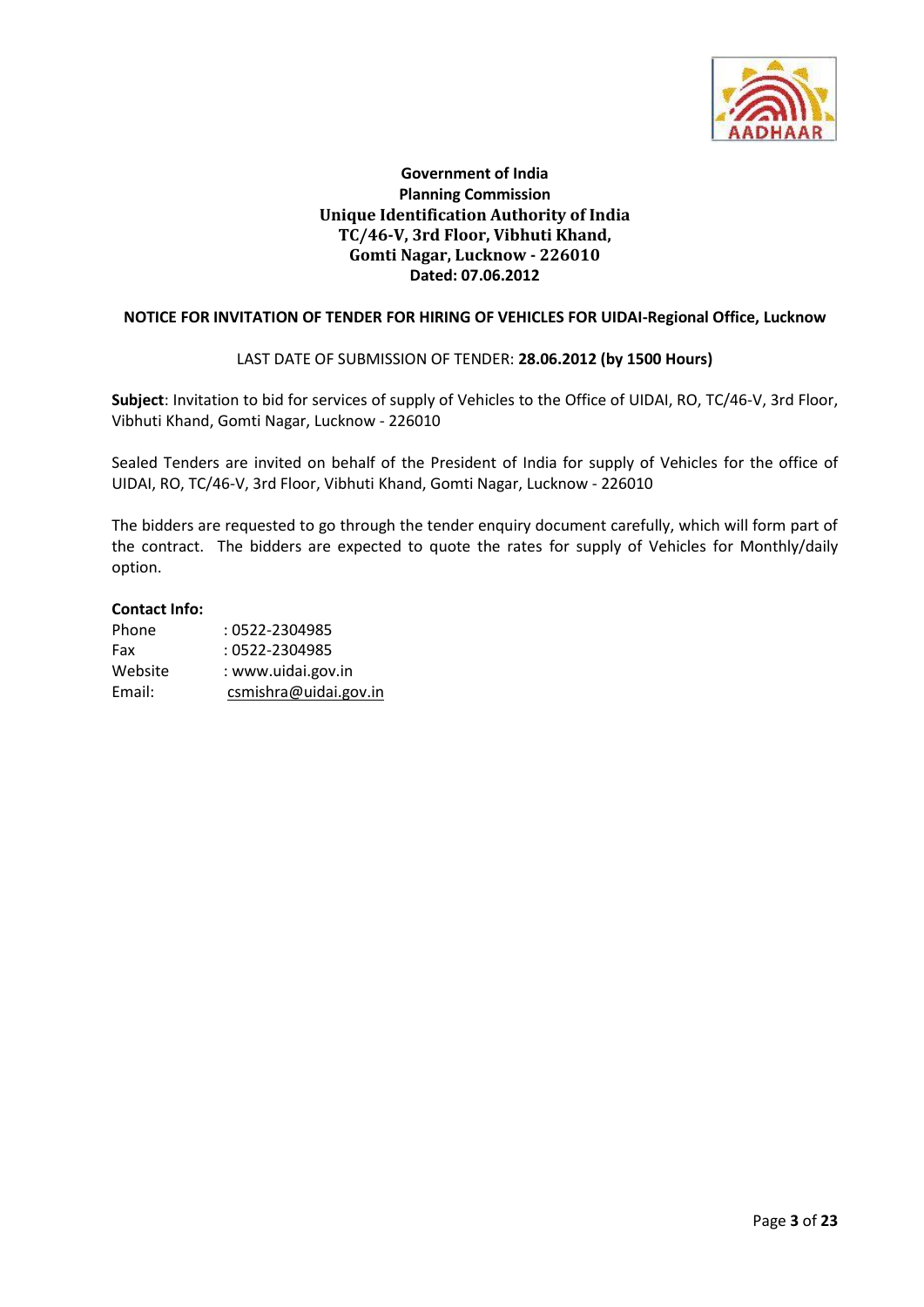

## **SCHEDULE OF TENDER**

|     | Tender Notice No.                                                     | $:01/2012-13$                               |
|-----|-----------------------------------------------------------------------|---------------------------------------------|
|     | 2. Name of the work                                                   | : Hiring of Vehicles for UIDAI, RO, Lucknow |
|     | 3. Location of work                                                   | : TC/46-V, 3rd Floor,                       |
|     |                                                                       | Vibhuti Khand, Gomti Nagar, Lucknow-226010  |
| 4.  | <b>Issue of Tender Document</b>                                       | :07.06.2012                                 |
|     | 5. Pre- bid Conference                                                | : 12.06.2012, 1500 hours                    |
| 6.  | Last date for pre-bid clarification (by email):13.06.2012, 1100 Hours |                                             |
| 7.  | Last date for replying to clarifications                              | : 14.06.2012, 1500 Hours                    |
|     | 8. Last Date & time for submission of                                 |                                             |
|     | <b>Tender Document</b>                                                | : upto 1500 hours on 28.06.2012             |
|     | 9. Date & time for opening of Tender Document :                       |                                             |
|     | <b>Technical bid</b>                                                  | : At 16:00 hours on 28.06.2012              |
|     | Commercial Bid of eligible<br><b>Tenderers</b>                        | : At later date                             |
| 10) | Amount of EMD                                                         | :Rs. $20,000/-$                             |

**Note:** 1) The tender form and connected documents can be downloaded from the UIDAI website. However, the tender must be submitted in physical form. Tenders received by email or in any other electronic form will be rejected.

2) The tenders completed in all respects must be received in this office before due date and time indicated above. The tenders received after the scheduled date and time will be rejected outright. All outstation tenders should be sent addressed to the under-mentioned address so as to reach by the stipulated date and time of the receipt of tenders. As this is a two bid system-technical bid and commercial bid are to be submitted as per the instructions in the Tender Documents.

> **Asst. Director General (HQ) UIDAI Regional Office** TC/46-V, 3rd Floor Vibhuti Khand, Gomti Nagar, Lucknow-226010 **csmishra@uidai.gov.in**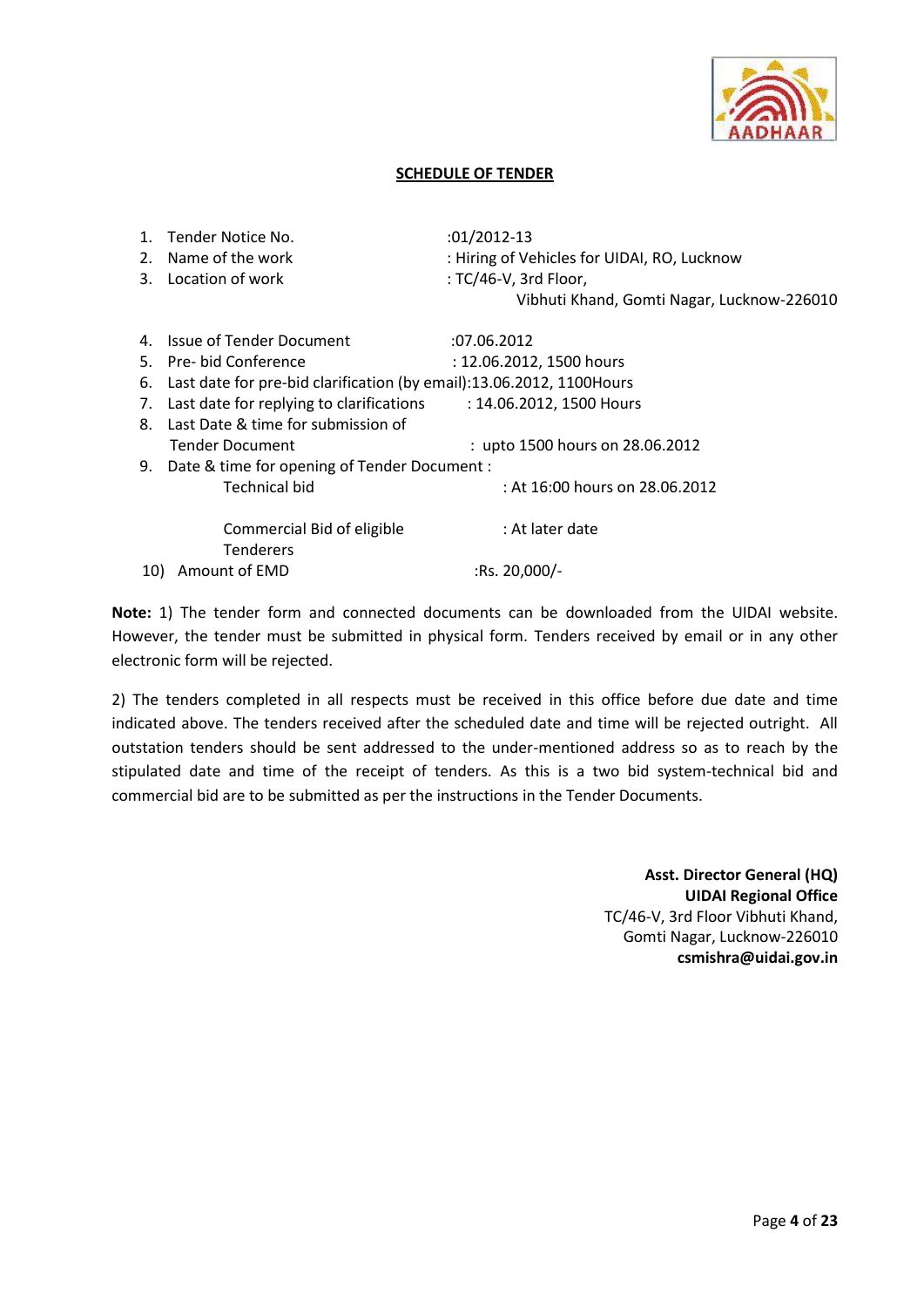

# **SUBMISSION OF THE BID**

## **PROFORMA FOR SUBMITTING THE BID:**

- 1. I/We................................... have read the various conditions to the tender attached hereto and hereby agree to abide by the said conditions. I/We also agree to keep this tender open for acceptance for a period of 60 days from the date fixed for opening the same and in default thereof. I/We will be liable for forfeiture of my/our Earnest Money Deposit. I/We offer to Supply of Vehicles as in Technical Bid & Commercial Bid and hereby bind myself/ourselves to complete the Contract period of 12 months or any extendable period out of any condition of this contract from the date of acceptance of the Tender. I/We also hereby agree to abide by the General and Special conditions of Contract and to carry out the Contract as laid down by the UIDAI, Lucknow for the present Contract.
- 2. A sum of **Rs. 20,000**/- is herewith forwarded as earnest money deposit. The full value of earnest money shall stand forfeited without prejudice to any other rights or remedies if.
	- a) I/We do not execute the Contract documents within seven days after receipt of notice issued by the UIDAI that such documents are ready or,
	- b) I/We do not commence the work within ten days after receipt of order to that effect.
- 3. This tender document shall be the contract document in the event of this bid being successful

SIGNATURE OF CONTRACTOR (S)

Date............. 2012 Contractor/Contractors/Address............... /Phone

## Signature of Witnesses

- 1. \_\_\_\_\_\_\_\_\_\_\_\_\_\_\_\_\_\_
- 2.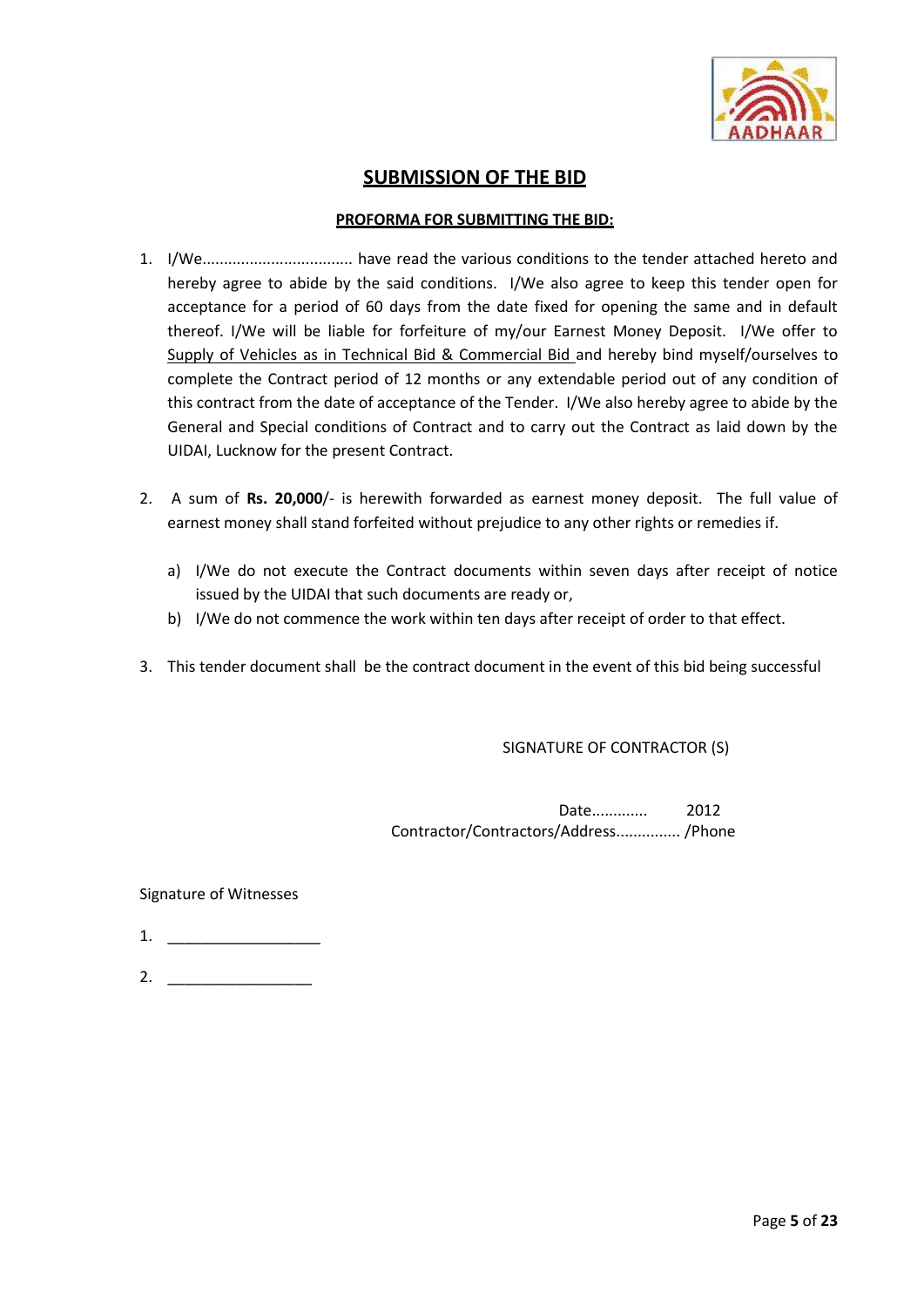

## *Annexure-I*

# **Regulations for Tender and Contracts to Parties tendering for hiring of Tourist Taxi/T-Permit Vehicles (Diesel/Petrol Driven Vehicles) to UIDAI, Lucknow.**

#### **Meaning of Terms**

#### **Definitions:**

- 1. In these Regulations for Tender and Contracts the following terms shall have the meanings assigned hereunder except where the context otherwise requires:
- a) "UIDAI" shall mean the President of Republic of India or the DDG of the UIDAI or of the successor, UIDAI authorized to invite tenders and enter into contracts for works on his behalf.
- b) "Deputy Director General" shall be the Officer in Administrative charge of the Regional office of UIDAI.
- c) Assistant Director General shall mean the Officer in UIDAI, Lucknow.
- d) Dy. Director/Section Officer shall mean the Officer in UIDAI, Lucknow.
- e) "Tenderer" shall mean the Person, the firm or company who tenders for the supply works with a view to execute the work on contract with the UIDAI and shall include their Personal representatives, successors and permitted assigns.
- f) "Work" shall mean the works contemplated in the Annexure II set forth in the tender forms and description of contract and required to be executed according to specifications.
- g) "Specifications" shall mean the specifications for Vehicles, UIDAI issued under the authority of the Deputy Director General.
- h) 'Contractor' shall mean the successful tenderer who enters into an agreement with UIDAI for Hiring of Vehicle.

## **2. Singular and Plural:**

Words imparting the singular number shall also include the plural and vice versa where the context requires.

## **3. Interpretation:**

These Regulations for Tenders and contracts shall be read in conjunction with the General conditions and special condition of this tender which are referred to herein and shall be subject to modification additions or supersession by special conditions of contract and/or special specifications, if any, annexed to the Tender Forms.

## 4. **Tenderer's Credentials**:

The Tenderer shall furnish the particulars regarding

- a) His position as an independent Contractor
- b) His capacity to undertake and carry out supply of vehicles satisfactorily vouched for by a responsible official of firm.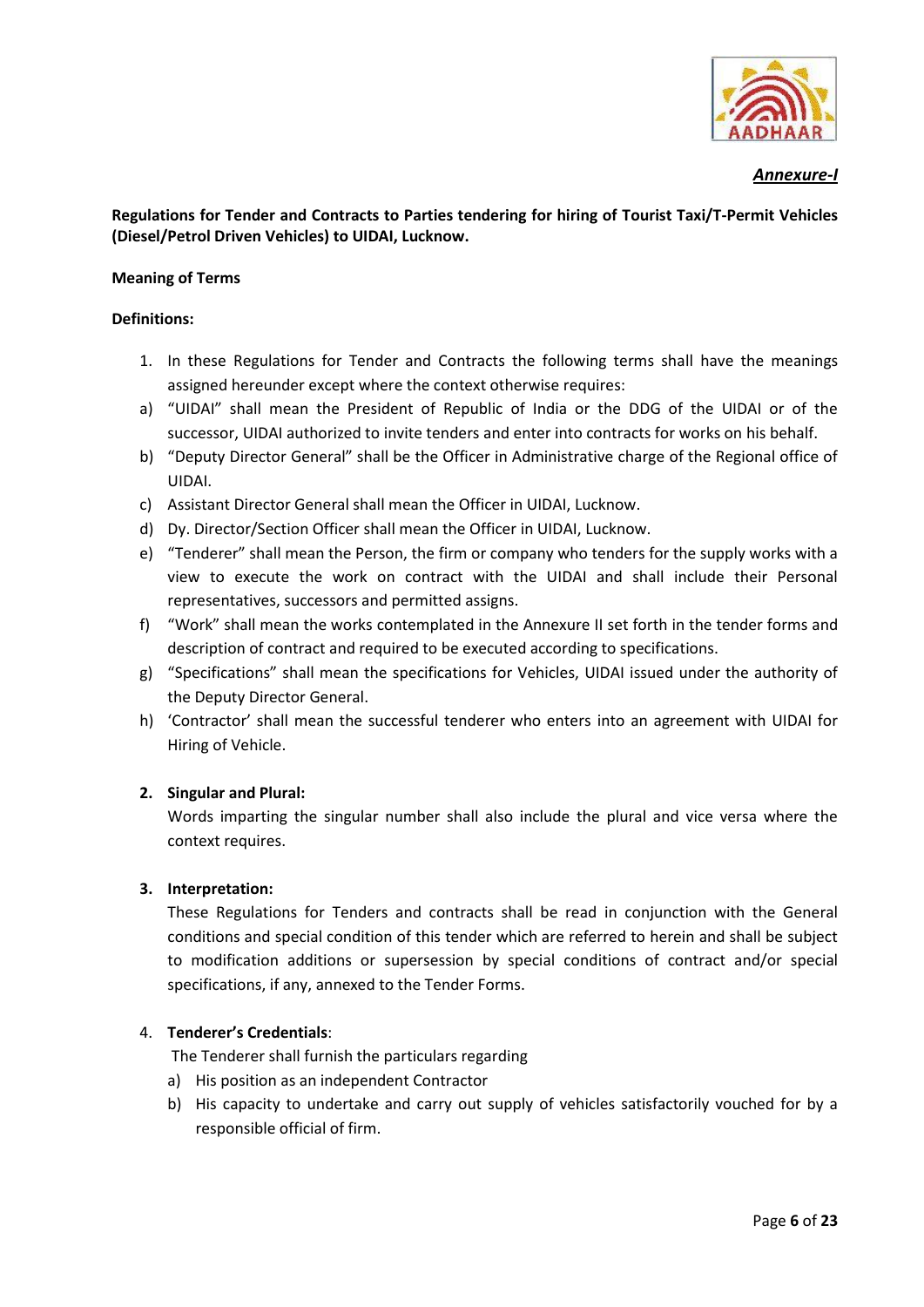

# 5. **Omissions Discrepancies**:

Should a tenderer find discrepancies in or omissions on any of the Tender Forms or should he be in doubt as to their meaning, he should at once notify the authority inviting tenders who may send a written instruction to all Tenderers. It shall be understood that every endeavour has been made to avoid any error which can materially affect the basis of the tender and the successful tenderer shall take upon himself and provide for the risk of any error which may subsequently be discovered and shall make no subsequent claim on account thereof.

The various crucial dates relating to "**Tender for providing Tourist taxi / T-Permit Vehicles to UIDAI"** are cited as under:

| a) Date of publicity/downloading the Tender Document                            | 07.06.2012             |
|---------------------------------------------------------------------------------|------------------------|
| b) Pre-bid Conference                                                           | 12.06.2012, 1500 Hours |
| c) Last date of pre-bid clarifications (by Email)                               | 13.06.2012, 1100 Hours |
| <b>d)</b> Last date for replying to clarifications                              | 14.06.2012, 1500 Hours |
| Queries for clarification on the bid document (by email) should only be sent to |                        |
| reena.mehrotra.01@gmail.com or csmishra@uidai.gov.in.                           |                        |

- **e)** Last date and time for submission of Tender Document: 28.06**.2012 at 15:00 hrs**
- f) Date and time for opening of
	- i. Technical Bid : 28.06.2012 at 1600 Hrs
	- ii. Commercial Bid: At later date to be communicated to all technically **qualified bidder.**

(\* As the responses as mentioned in (d) will be released on e-mail, bidders are required to provide the necessary information for communication and check the website www.uidai.gov.in)

## 6. **Care in submission of tenders:**

**(a)** Before submitting a tender, the tenderer will be deemed to have satisfied himself by actual inspection of the site and locality of the work, that all conditions liable to be encountered during the execution of the works, are taken into account and that the percentage/rates he enters in the tender form is/are adequate and all inclusive to accord for the completion of works to the entire satisfaction of the Officer or Deputy Director General, UIDAI, Lucknow.

**(b)** UIDAI will not be bound by any power of attorney granted by the tenderer or by change in the composition of the firm made subsequent to the execution of the Contract. It may, however, recognize such power of attorney and changes after obtaining proper legal advice, the cost of which will be chargeable to the contractor.

## 7. **Right of UIDAI to deal with tenders**:

UIDAI reserves the right of not to invite tenders for any work or works to invite open or limited tenders, and when tenders are called, to accept a tender in whole or in part or reject any tenders or all tenders without assigning reasons for any such action.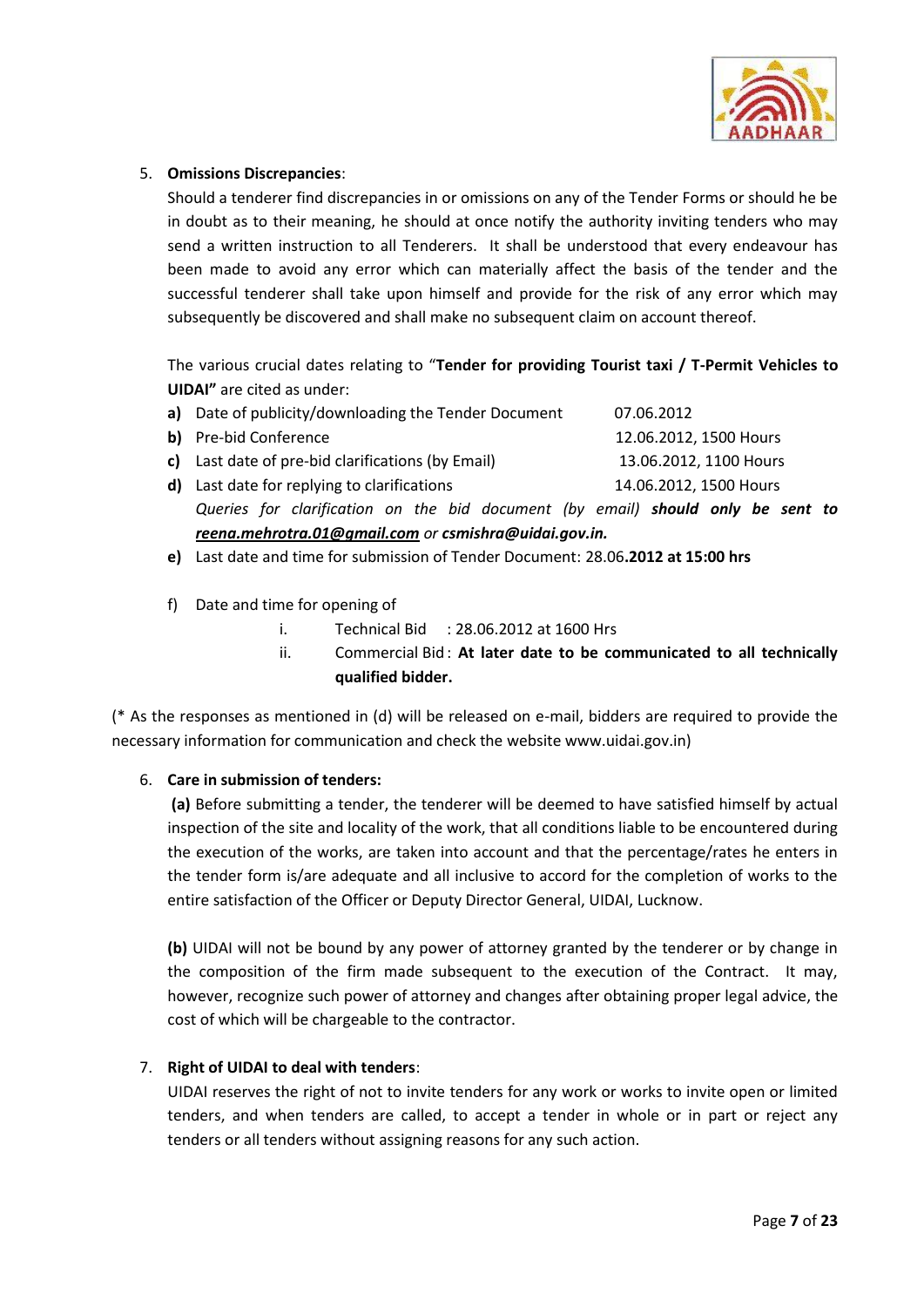

## 8. **Arbitration**:

If any difference arises concerning this Agreement, its interpretation on the payment to be made there under, the same shall be settled by mutual consultations and negotiations. If attempts at conciliation do not yield any results within a period of 30 days, either party may request the other for submission of the dispute for decision by an arbitral tribunal containing a Sole Arbitrator to be appointed by Regional Office, UIDAI, and Lucknow. The arbitration proceedings shall take place Regional Office, UIDAI, Lucknow. The provisions of Arbitration and Conciliation Act, 1996 and the rules framed hereunder and in force shall be applicable to such proceedings.

**Signature of Tenderer**

**Place: Date:**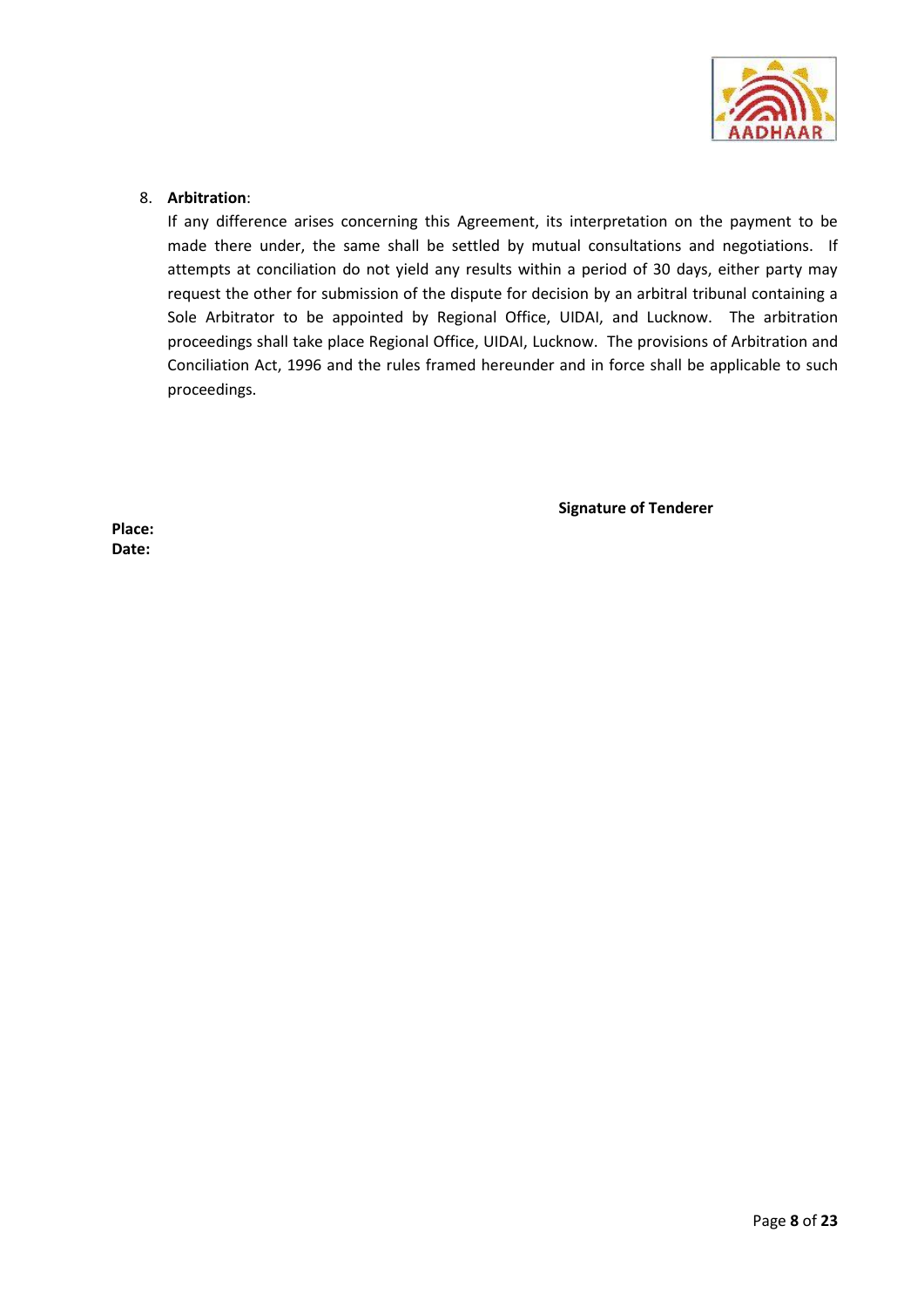

*Annexure-II*

# **General Instructions and Conditions of Tender to Parties Tendering of Hiring Tourist Taxi/T-Permit Vehicles (Diesel/Petrol Driven Vehicles) to UIDAI, Lucknow.**

- 1. No tender for the contract for Supply of Vehicles for UIDAI diesel/Petrol driven will be considered unless it is submitted in the prescribed form which can be downloaded from UIDAI website (www.uidai.gov.in).
- 2.
- a) All tenders must be forwarded to the Assistant Director General (HQ), UIDAI, Lucknow in a sealed cover superscribed: *"Supply of* **Tourist Taxi/T-Permit Vehicles (Diesel/Petrol Driven Vehicles)** *UIDAI,* **Lucknow***"* so as to reach him not later than **15.00 hrs on 28.06.2012**. Tenders received/deposited after the stipulated time and date will not be considered. The name and address of the tenderer should be clearly written on the envelope; sealed tender cover will not be received in person but should be either dropped in the **box especially kept for the purpose in Office of the UIDAI, Lucknow or despatched by Speed Post/ Registered Post**.
- b) A prebid conference will be held in the Conference Room of UIDAI RO, Lucknow –TC/46-V, V, Third Floor, UPSKNNL Building, Vibhuti Khand, Gomti Nagar, Lucknow at 1500 Hrs. On 12.06.2012 for clarification of queries, if any, to the bidders.
- c) The tender box will be closed and finally sealed exactly at **15.00 hrs on** 28.06.2012. Only those covers, which are correctly sealed, super-scribed as Indicated above and indicating the address of the tenderer on the envelope, will be permitted to be dropped in the tender box.

# **3. Earnest Money:**

- a) The tenderer shall be required to deposit a sum of **Rs. 20,000 (Rupees Twenty thousand only)/** with the tender as an Earnest Money deposit for the due performance of the stipulation to keep the offer open till such date as might be specified in the tender. It shall be understood that the Tender document have been sold/issued to the Tenderer and the tenderer is permitted to tender in considerations for the stipulation on his part, that after submitting his tender he will not back out from his offer or modify the terms and conditions thereof in a manner not acceptable to the Deputy Director General of the UIDAI, Lucknow. Should the Tenderer fail to observe or comply with the said stipulation, the aforesaid amount shall be liable to be forfeited to the UIDAI.
- b) Earnest Money of **Rs. 20,000/- (Rupees Twenty thousand only)** in the form of demand Draft of any nationalized bank in favour of "Accounts Officer, Regional Office UIDAI Lucknow" must be deposited by bidders along with their duly filled up tender failing which their tender shall be rejected summarily.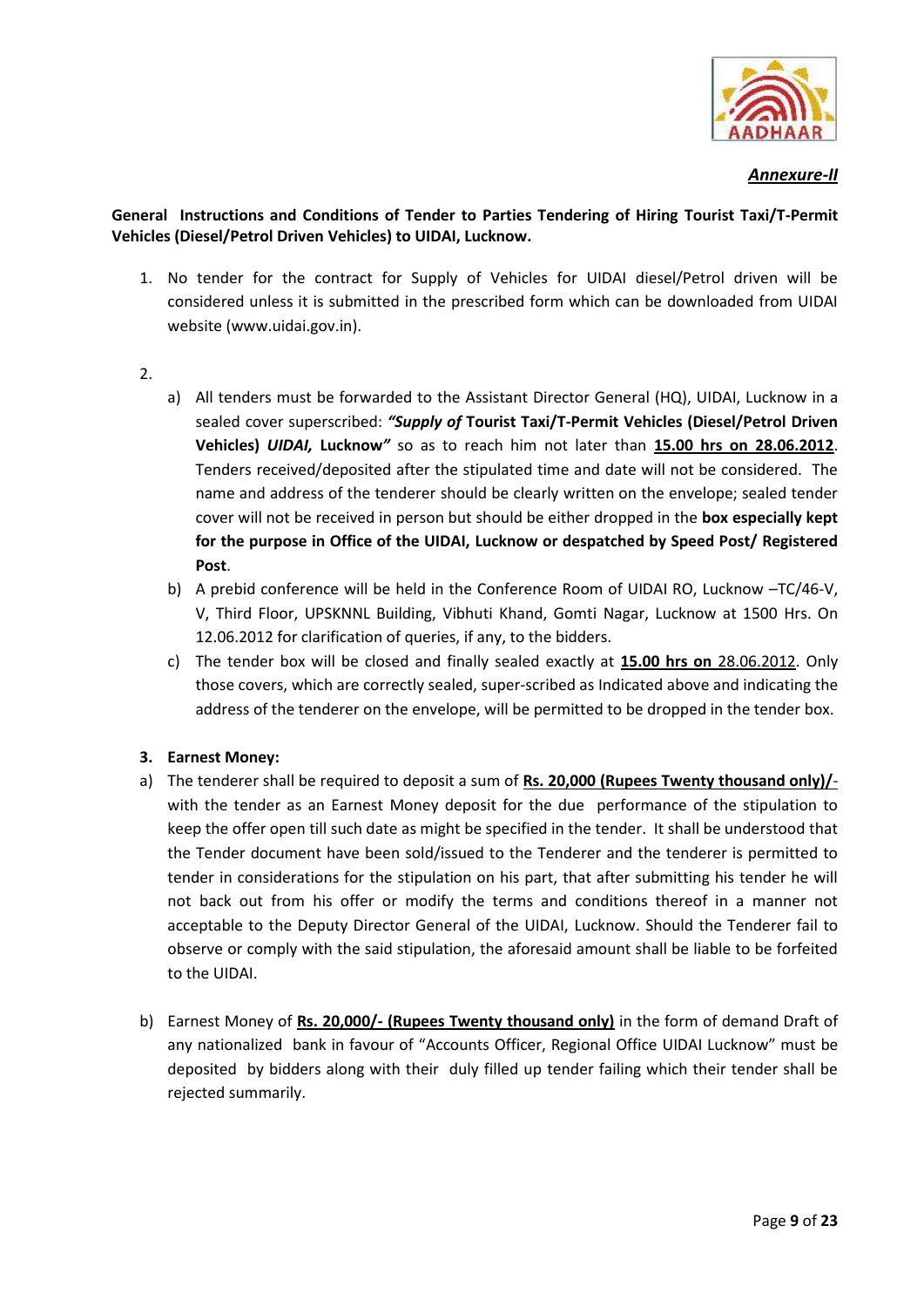

- c) Tenderer shall not be permitted to withdraw his offer or modify the terms and conditions thereof. In case the tenderer fails to observe and comply with the stipulations made herein or backs out after quoting the rates, the aforesaid EMD will be forfeited to the Government.
- d) Tenders without Earnest Money will be summarily rejected.
- e) No claim shall lie against the UIDAI, Lucknow in respect of erosion in the value or interest on the amount of earnest money deposit or security deposit.

# **4. Preparation and submission of Tender:**

The tender should be submitted in two parts namely, first part Technical Bid (in form given in Tender document) along with Earnest Money Deposit and second part Commercial Bid (in form given in Tender document) and each should be kept in a separate wax sealed cover. Both the bids should be kept in another sealed cover addressed to the undersigned. The outer envelope containing wax sealed cover should bear the address, Tender Number and date, subject of tender, date and time of opening of the same. The inner envelopes should be super-scribed with Tender Number, subject of Tender, whether the envelope is containing "Technical Bid" or "Commercial Bid" and date of opening of tender.

# **5. Signing of Tender:**

Individual signing the tender or other documents connected with contract must specify whether he signs as:

- (a) A "sole proprietor" of the concern or constituted attorney of such sole proprietor.
- (b) A partner of the firm, if it be a registered partnership firm, in which case he must have authority of execute contracts on behalf of the firm and to refer to arbitration disputes concerning the business of the partnership either by virtue of the partnership agreement or by a power of attorney duly executed by the partners of the firm.
- (c) Director or principal officer duly authorized by the Board of Directors of the Company, if it is a Company.

# **Note**

(i) In case of partnership firms, a copy of the registered partnership agreement, or general power of attorney duly attested by a Notary Public, should be furnished on stamped paper duly sworn or affirmed by all the partners admitting execution of the partnership agreement or the general power of attorney. The attested copy of the certificate of registration of firm should also be enclosed along with the tender.

(ii) In the case of partnership firms, where no authority to refer disputes concerning the business of partnership firm has been conferred on any parties the tender and all other related documents must be signed by all partners of the firm.

(iii) A person signing the tender form or any documents forming part of the tender on behalf of another person should have an authority to bid on behalf of such other person and if, on enquiry it appears that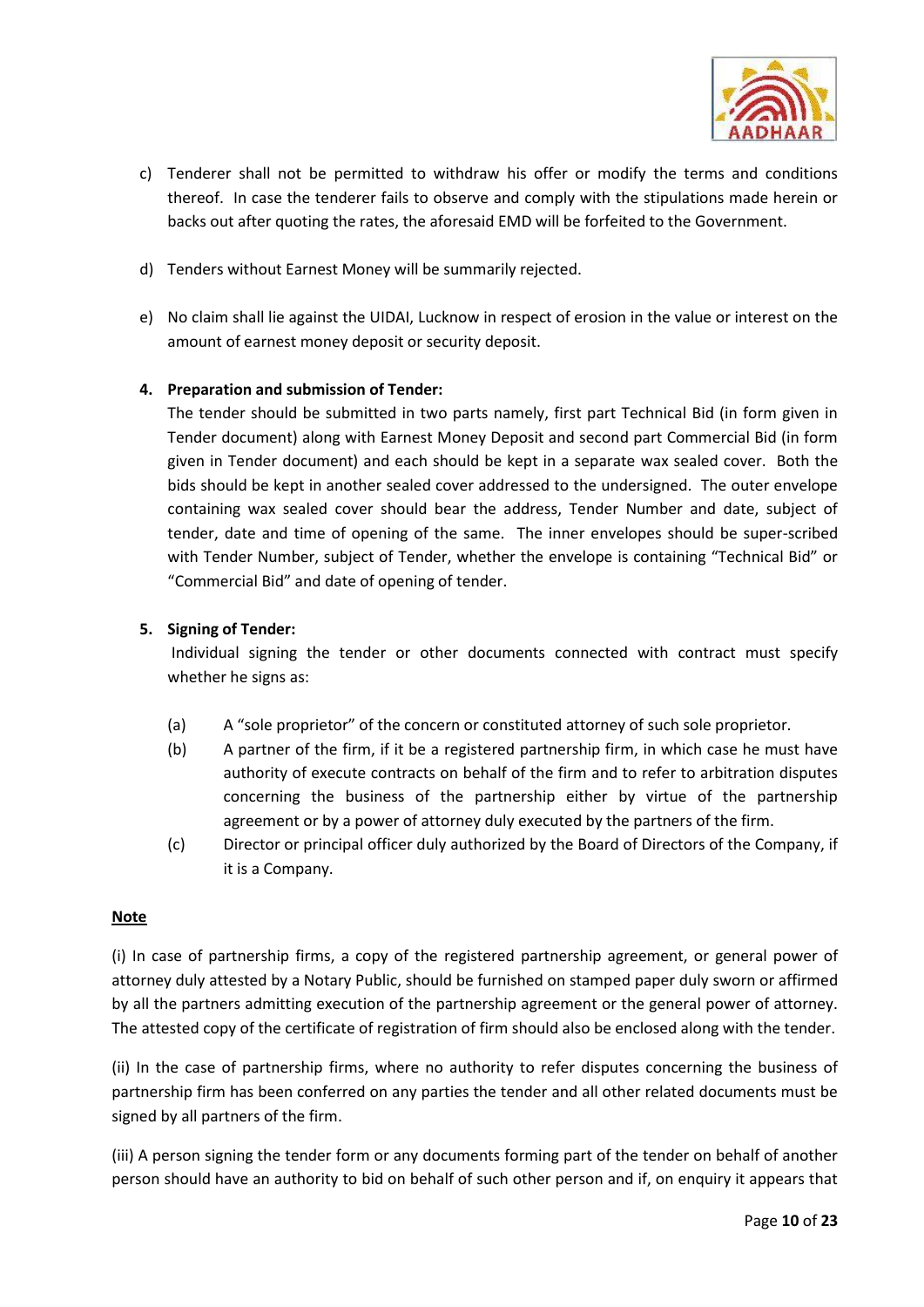

the persons so signing had no authority to do so, the Regional Office, UIDAI, Lucknow may without prejudice cancel the contract and hold the signatory liable for all costs, consequences and damages under the civil and criminal remedies available.

(iv) The tenderer should sign and affix his/her firm's stamp at each page of the tender and all its Annexure as the acceptance of the offer by the tenderer will be deemed as a contract and no separate formal contract will be drawn. **NO PAGE SHOULD BE REMOVED/DETACHED FROM THIS TENDER DOCUMENT.**

# **6. Schedule for Requirements of Vehicles for UIDAI, Lucknow**

# **On Monthly Basis:**

|     |                    |               | No. OF          |                        |
|-----|--------------------|---------------|-----------------|------------------------|
| SL. | <b>MAKE OF THE</b> |               |                 | VEHICLES   Category of |
| No. | <b>VEHICLE</b>     | <b>COLOUR</b> | <b>REQUIRED</b> | Vehicle                |
|     | Tata Indigo        | White         | 04              | M1                     |

# **On Daily Basis:**

| SL.<br>No. | <b>MAKE OF THE</b><br><b>VEHICLE</b> | <b>COLOUR</b>     | No. OF<br><b>VEHICLES</b><br><b>REQUIRED</b> | <b>Remarks</b> | Category<br>οf<br>Vehicles |
|------------|--------------------------------------|-------------------|----------------------------------------------|----------------|----------------------------|
| 1.         | Honda City or similar                | White             | <b>The</b>                                   |                | D <sub>1</sub>             |
| 2.         | INNOVA**                             | White             | requirement                                  | As and when    | D <sub>2</sub>             |
| 3.         | Tata Indigo**                        | White             | purely on the<br>need basis.                 | required       | D <sub>3</sub>             |
| 4.         | Tata Indica **                       | White/Silver Grey |                                              |                | D <sub>4</sub>             |

\*\* Rates may be quoted for AC and Non AC separately.

## 7. **Rates**:

Quoted rates are for one year contract, extendable by one more year on mutual consent. The rates should be inclusive of all taxes and duties and other extra elements that would contribute for it. The Tenderer/Tenderers shall quote individual rate for each item given in Commercial Bid. The quantities shown in the attached schedules are given as a guide and are approximate only and are subject to variation according to the needs of UIDAI, Lucknow. UIDAI, Lucknow accepts no responsibility for their accuracy, UIDAI, does not guarantee work under each item of the Schedule.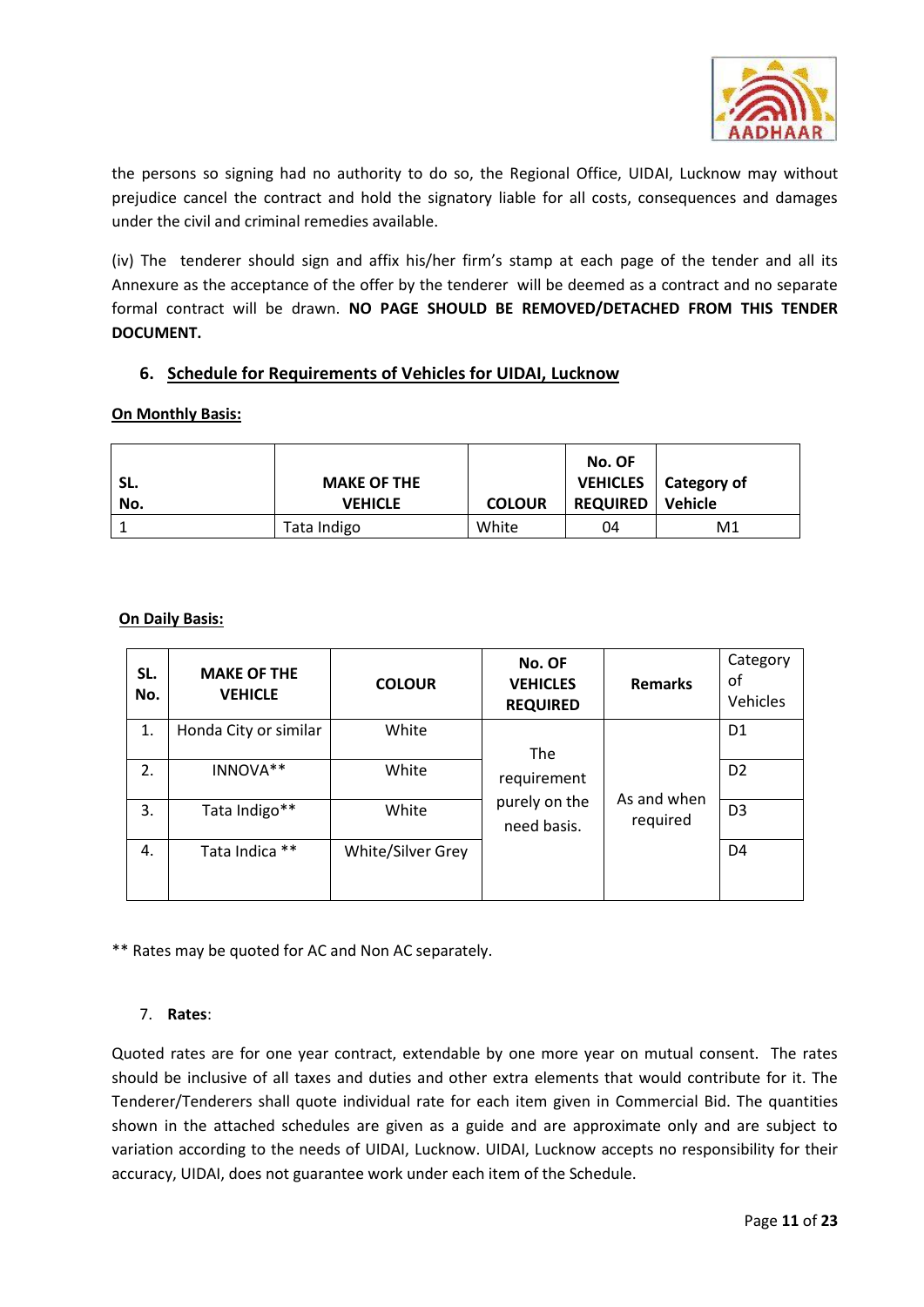

# **Compensation/recovery clause on account of variation in fuel prices**:

To take care of price variation in fuel (diesel/petrol) the price compensation/recovery will be as per following formula: % compensation/recovery=1/2\* (F1/F0-1)\*100

- Where F1 is the minimum price of petrol/diesel cost during the month to which the bill will relate.
- F0 is petrol/diesel cost as on the Tender opening date
- -/+ indicates recovery and compensation respectively.
- % compensation/recovery will be on the accepted rate for various categories of vehicles supplied in respective month.

# 9. **Technical Bid:**

The Technical Bid should be submitted in the form enclosed in the Tender document along with registration particulars, copy of PAN of the firm, full details of the number of Vehicles registered in the name of the tenderer or his firm with photocopies of RCs and other information sought for in the respective form. The Technical bid will be opened on **28.06.2012 at 16:00 hrs**

## 10. **Commercial Bid:**

The Commercial Bid should be submitted in the form given in the Tender document in a separate sealed cover kept inside the main cover. The Commercial Bids of those tenderers who are found technically compliant, will be opened at later date after finalization of the Technical Bid in the UIDAI Office Premises at TC/46-V, 3rd Floor, Vibhuti Khand, Gomti Nagar, Lucknow - 226010. A duly constituted Tender Evaluation Committee (TEC) will evaluate the Commercial Bids.

At the time of payment of bills, the taxes liable to be deducted, if any shall be deducted at source as per Government rules and guidelines as may be prevailing at the time of payment.

## 11. **Terms of Payment:**

**1. The contractor shall submit the bill at each stage/in the first week of following month in respect of previous month (in case of monthly payments) for sanction of the amount of bill and passing the bill for payment. All payments will be made by "Cheque/ECS" only.**

**2. Office of the Unique Identification Authority of India shall be at liberty to withhold any of the payments in full or in part subject to recovery of penalties mentioned in preceding para.** 

**3. The term "payment" mentioned in this para includes all types of payment due to the contractor** arising on account of this contract excluding Earnest Money Deposit governed by the separate clauses of the contract.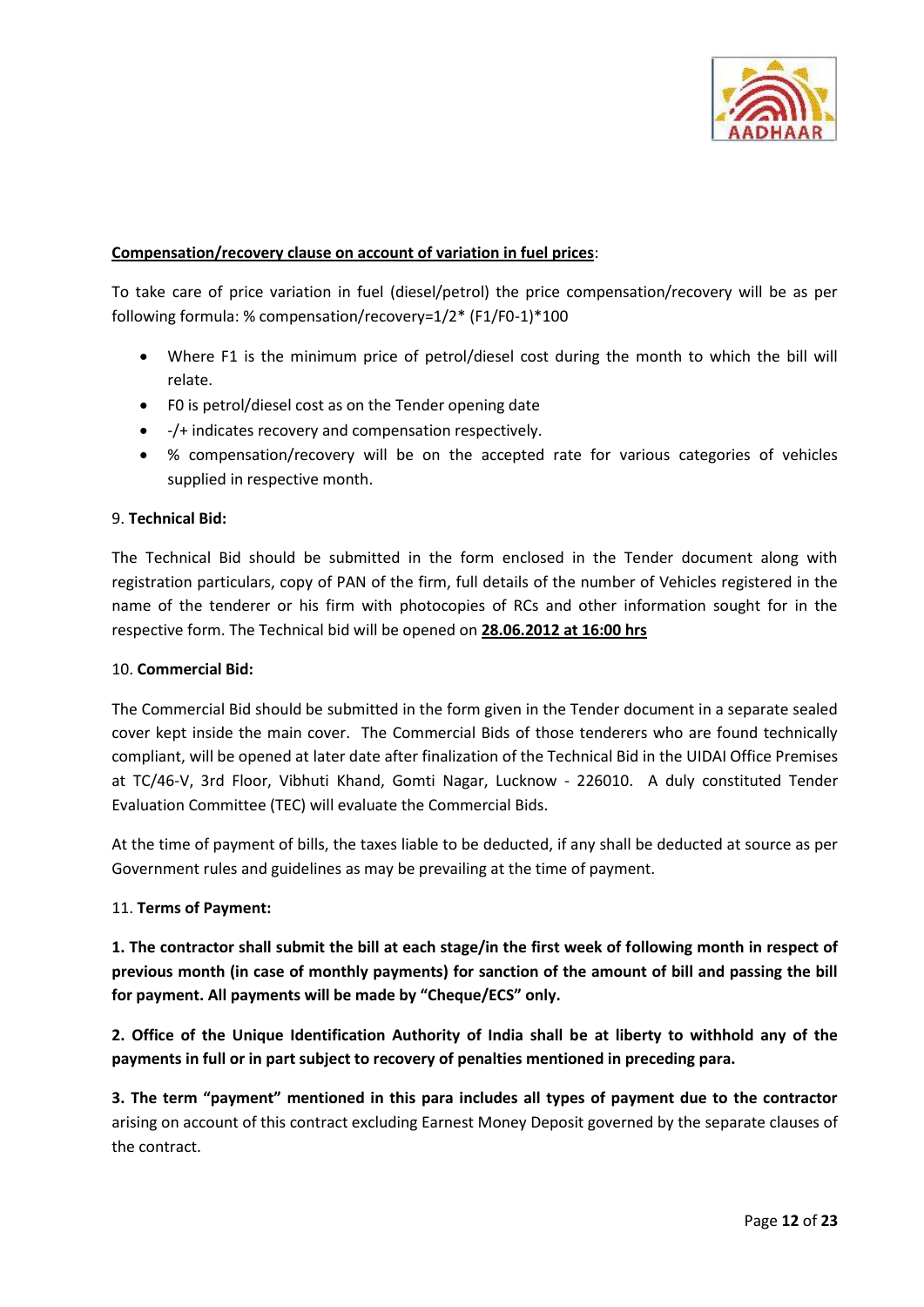

4. Wherever applicable all payments will be made as per schedule of payments to be decided in the agreement.

5. TDS as applicable will be recovered from the bill.

# **12. Criterion for Evaluation of Tender**:

| SI. | <b>Clause</b> | <b>Description</b>                                                                                                                                                                                                                                            | <b>Remarks</b>                                                                                                                                                                                    |
|-----|---------------|---------------------------------------------------------------------------------------------------------------------------------------------------------------------------------------------------------------------------------------------------------------|---------------------------------------------------------------------------------------------------------------------------------------------------------------------------------------------------|
| No. |               |                                                                                                                                                                                                                                                               |                                                                                                                                                                                                   |
| 1   | Experience    | Should have completed satisfactorily two<br>years of experience with central Govt/state<br>Govt/PSUs/Bank/Pvt. companies and supplied<br>minimum five cars in each year                                                                                       | Experience<br>certificate to the<br>effect<br>the<br>on<br>letter head of<br>concerned state<br>/central/PSU<br>/Bank/<br>Pvt.<br>companies<br>duly<br>signed by<br>the<br>competent<br>authority |
| 2   | <b>ITCC</b>   | Total contract amount received for last three<br>Financial years should be more than twenty<br>lakhs i.e. for 2009-10, 2010-11 and 2011-12<br>and (a copy of the turnover statement duly<br>certified by CA must be enclosed along with<br>the Technical bid) |                                                                                                                                                                                                   |

# i. **Essential Eligibility Criteria**:

# **ii) Technical bid evaluation :**

The Technical Bids will be opened by a Technical Evaluation Committee authorized by the competent authority at **16:00 hours on** 28.06.2012 in the Regional Office, UIDAI, TC/46-V, 3rd Floor, Vibhuti Khand, Gomti Nagar, Lucknow - 226010 in the presence of such tenderers who may wish to be present.

The evaluation of Technical bid will be done by considering the parameters listed in the technical bid form. Parameters in the Technical bid form are essential in order to be eligible as already stated. Agency who meet the requirements and provide documentary proof of the same will be considered for commercial evaluation.

**(iii) Commercial bid evaluation:** The Commercial Bids of only those tenderers whose Technical Bids have been accepted by the Office will be opened at **later date after finalization of the Technical Bid** at the same venue. These will be opened in the presence of those tenderers whose Technical Bids are accepted and who wish to be present.

**(iv) Final Evaluation of the Tender :**In order to have a single rate index, evaluating and comparing the tenders submitted for different categories of vehicles, the UIDAI has assigned weightages to each category on the basis of the estimation of the share of the vehicles required and other parameters.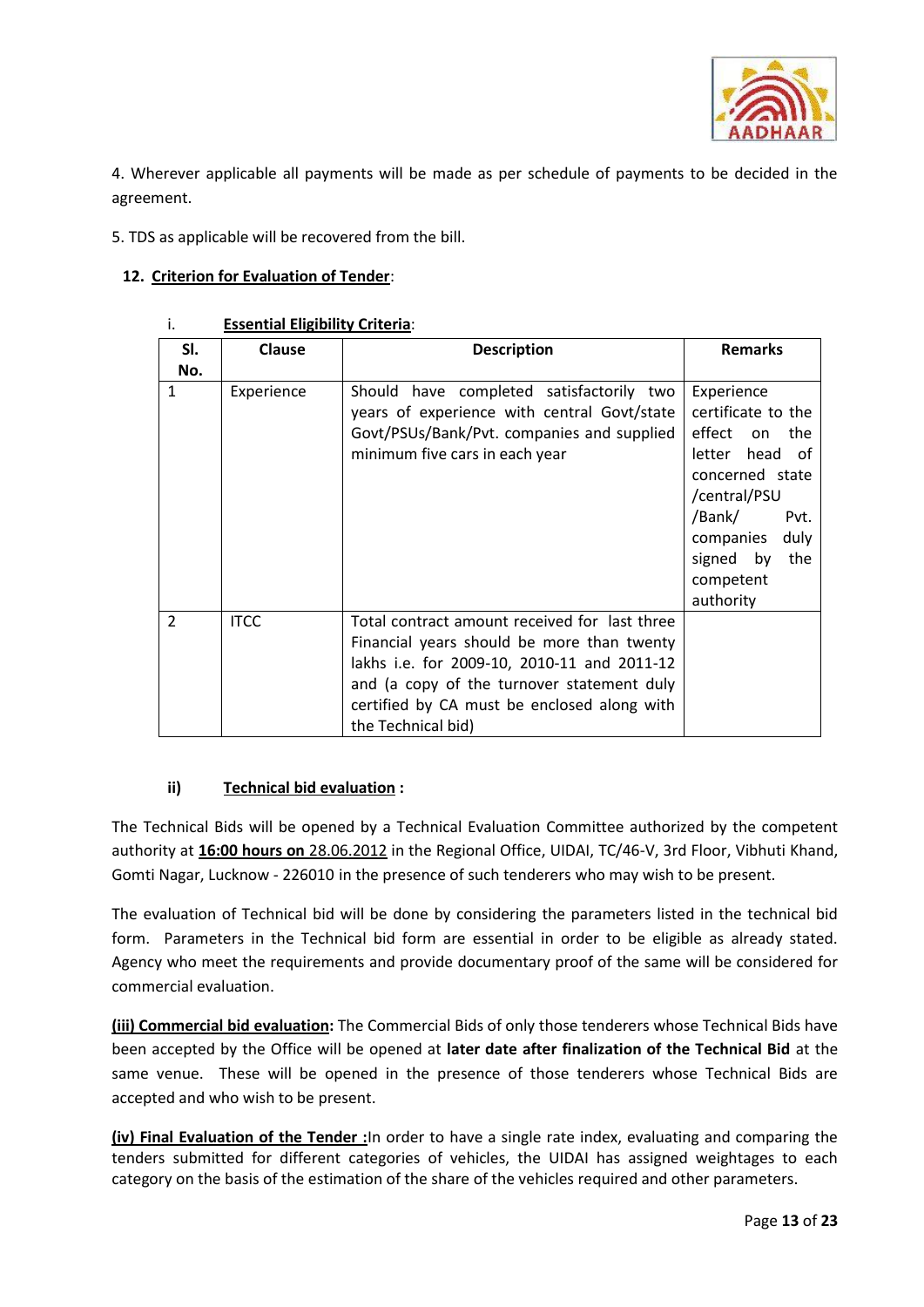

Accordingly following formula to calculate Consolidated Rate Index will be used to arrive at a single figure i.e **Over-all Consolidated Rate Index.**

At this stage the average rates for each category and both options (monthly or daily) shall be used to compute the aggregate index for all categories and options. Average Monthly rate will be calculated as under:

The formula for overall CRI will be as below:

Over-all Consolidated Rate Index (CRI) =

 $[M1]^*(0.90) + [D1^*(0.45) + D2^*(0.25) + D3^*(0.25) + D4^*(0.05)]^*(0.10)$ 

Where

M1 = Average Monthly Rate for Category  $1 = (X1+Y1*200$  kms +  $Z1*26$  Hrs + NH $*3)$ 

Where X1 is the Monthly Rate and Y1 is the Rate for extra kms and Z1 is the hourly overtime rates on wheels for extra hours and NH is the rate for each outstation night halt for the respective category of vehicles

And

D1 = Average Daily Rate for Category  $1 = (A1+B1*10$  Kms + C1  $*$  2 Hrs) D2 = Average Daily Rate for Category 2 =  $(A2+B2*10$  Kms + C2  $*$  2 Hrs) D3 = Average Daily Rate for Category  $3 = (A3+B3*10$  Kms + C3  $*$  2 Hrs) D4 = Average daily rate for Category  $4 = (A4+B4*10$  Kms + C4  $*$  2 Hrs) Where

A, A2,A3 and A4 are the Daily Rates and B1,B2,B3 and B4 are the Rates for extra Kms and C1,C2,C3 and C4 are hourly Overtime Rates on wheels for extra hours for the respective category of vehicles.

And \* is used as the symbol for multiplication.

13. The bidder offering minimum CRI will be declared as L-1 bidder. The bidders with higher CRI will be declared as L-2, L-3 ,and so on in order of their CRIs.

14. **After opening of the financial bid, the cars offered for hire on monthly basis with their drivers shall be presented by the L-1 bidder (i.e bidder offering minimum CRI) before the technical evaluation committee(TEC) at a specified time and date for inspection and test driving (unless the car offered is brand new), and interview of the drivers and only if the monthly cars and their drivers are found conforming to all the conditions of this bid document by the TEC , the contract will be signed otherwise, one more opportunity will be given to meet the deficiency failing which his bid will be rejected and his earnest money will be forfeited and the opportunity to match L-1 rates and to present the cars and drivers for inspection, test driving, and interview will be given to higher bidders in the sequence of L-2, L-3, L-4, and so on**.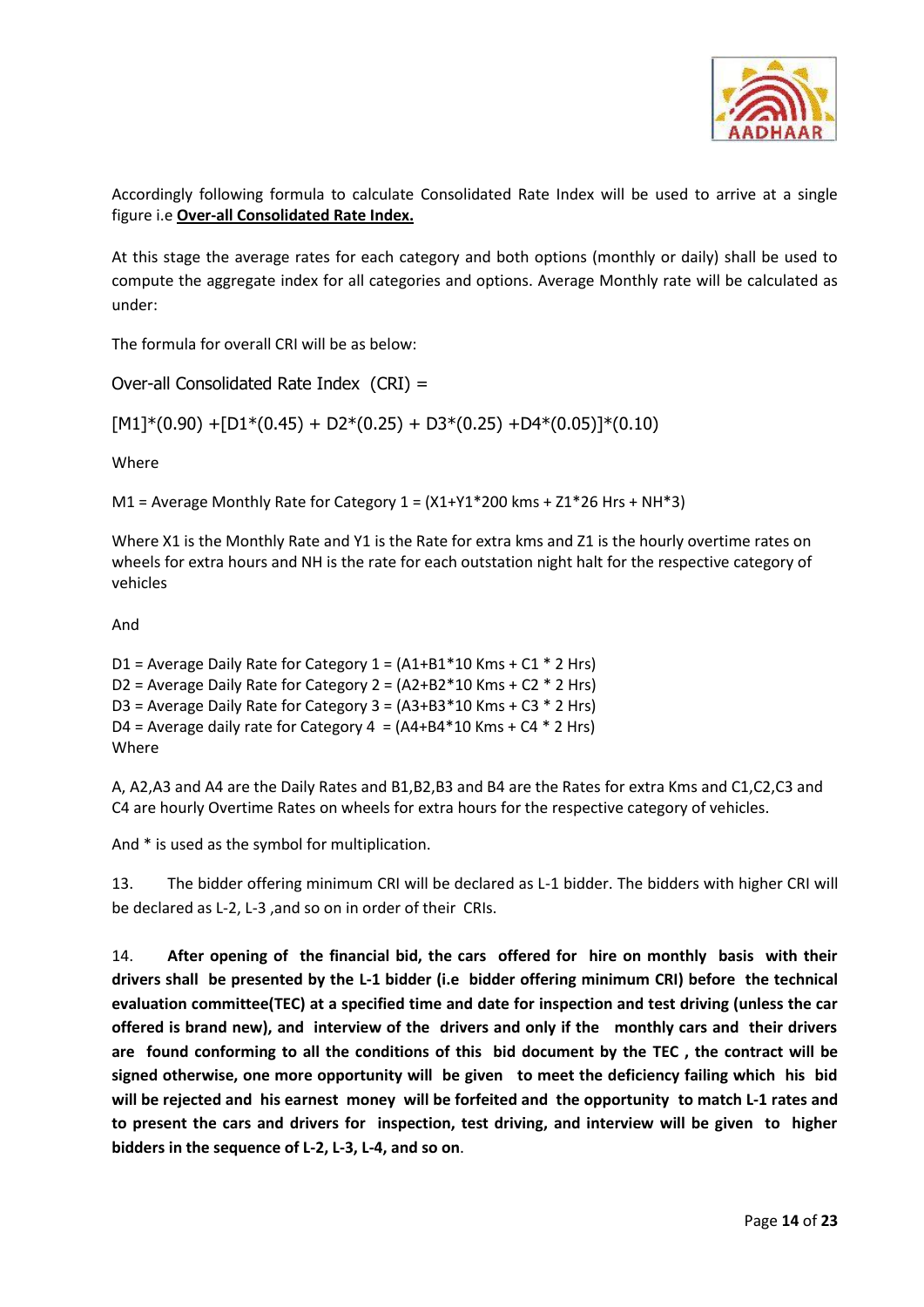

15. The successful tenderers or tenderer should commence the work immediately on issue of letter of acceptance and execute an agreement. If the successful tenderer fails to take up the contract within the time stipulated by the administration i.e. 7 days from the date of receipt of the Letter of Acceptance, the contract will stand cancelled and the amount paid by him as Earnest Money Deposit along with the tender shall be forfeited.

16. For any reasons either prior to or after signing of the contract, if the L-1 bidder is removed for any reason, L-2 bidder will be given opportunity to match the L-1 rate and in case he fails to match then opportunity of matching will be given to higher bidders in the order of sequence i.e.( L-3, L-4, and so on).

17. Tenders containing erasures and alterations of the tender documents are liable to be rejected. Any corrections made by the Tenderer/Tenderers in his/their entries must be attested by him/them.

18. The amount of tender should be legibly written in ink in figures and in words only. When there is discrepancy between the words and figures, the amount written in words shall be considered.

19. Tenders will be opened by the nominated officer of the RO UIDAI, Lucknow in the presence of such of those Tenderers who choose to attend.

20. DDG, UIDAI, Lucknow reserves the right to reject any or every tender without assigning reasons and does not bind himself to accept the lowest or any tender.

21. The Earnest Money Deposit amount of the unsuccessful tenderers will be returned after the tenders are disposed off.

22. The tenderer shall keep the offer open for a minimum period of 60 days from the date of opening of the tenders within which period the tenderer cannot withdraw his offer subject to the period being extended further, if required, by mutual agreement from time to time. Any contravention of this condition will make the tenderer liable for forfeiture of his Earnest Money Deposit as initial Security.

23. The works are required to be carried out for a period of 12 months from the date of operation of this contract.

24. If the tenderer/tenderers deliberately gives wrong information in his or their tender or creates/create circumstances for the acceptance of his/their tender the UIDAI, Lucknow reserves the right to reject such tender at any stage.

25. If a tenderer expires after the submission of his tender or after the acceptance of his tender, the UIDAI shall deem such tender as cancelled. If a partner of the firm expires after the submission of their tender or after the acceptance of the tender, the UIDAI, Lucknow shall deem such tender as cancelled, unless the firm retain its character.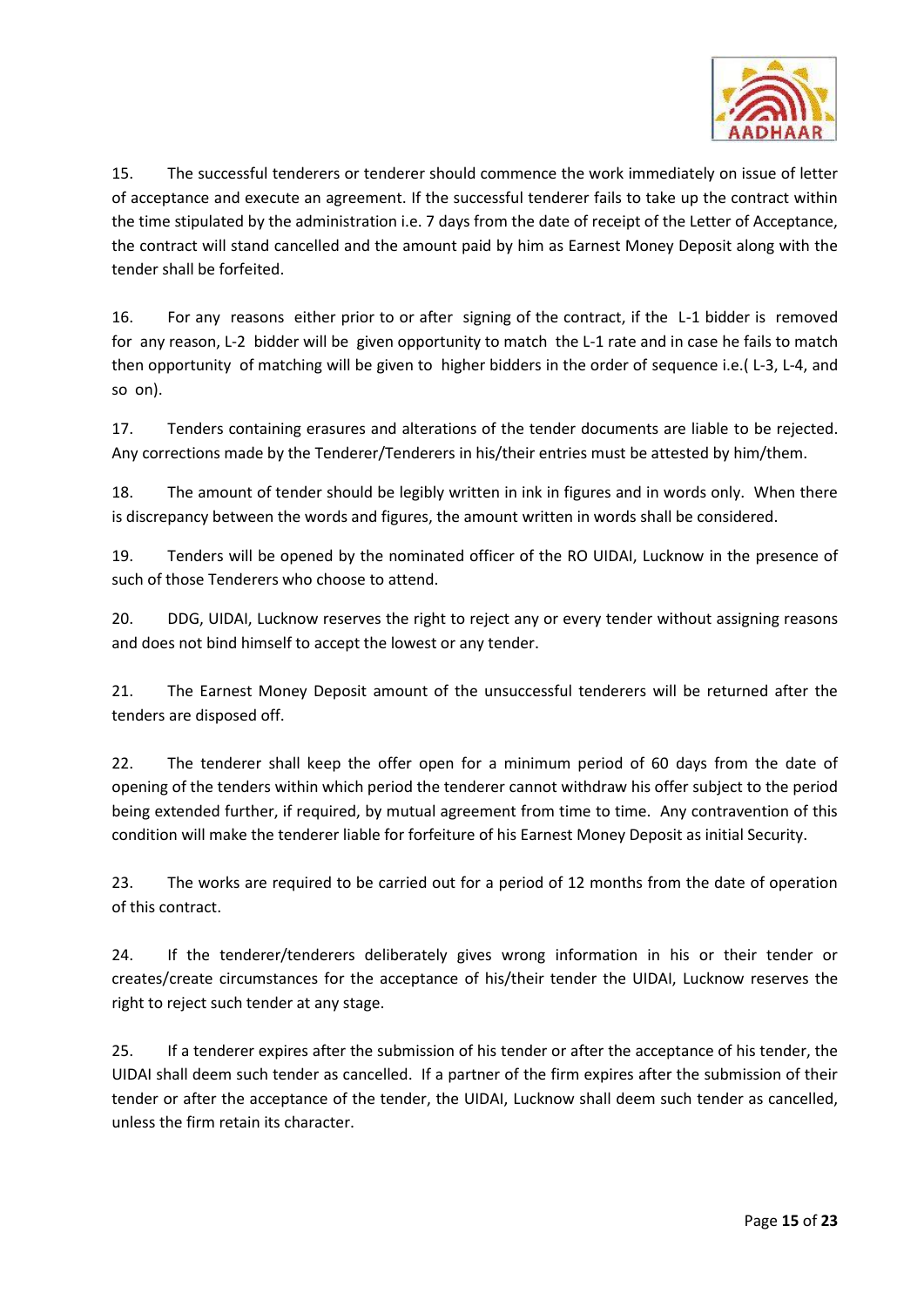

26. Non-compliance with any of the conditions set forth herein above is liable to result in the tender being rejected.

27. Should the UIDAI, Lucknow decide to negotiate with a view to bring down the rates the tenderer called for negotiations should furnish the following forms of declarations before commencement of negotiations.

28.

"I ................................................. do declare that in the event of failure of the contemplated negotiations relating to Tender No.................

Opened on...........................my original tender shall remain open for acceptance its original terms and conditions.

**Tenderer/Contractor.**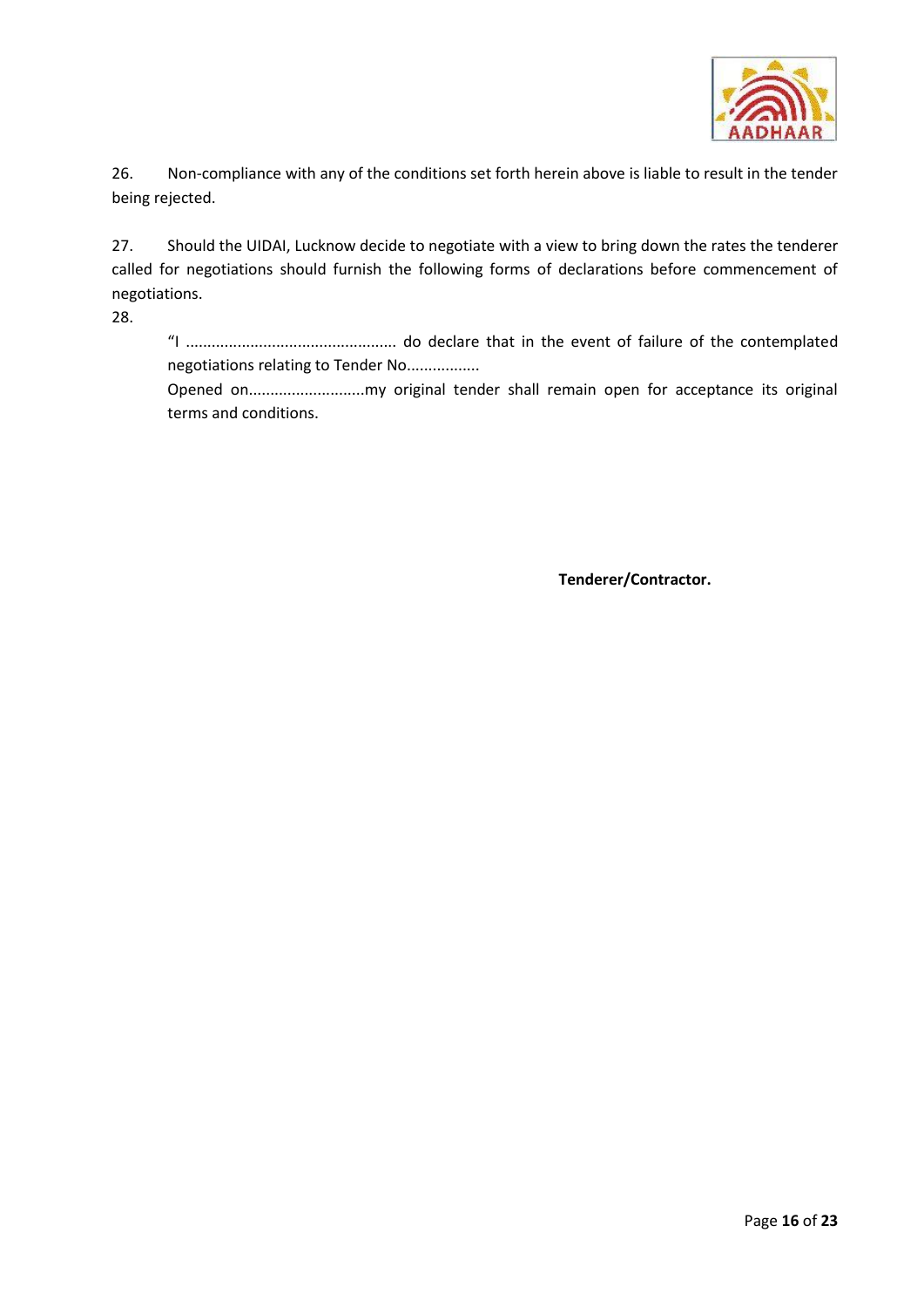

*Annexure-III*

# **SPECIAL CONDITIONS FOR HIRING OF VEHICLES**

1. The Tenderer/contractor has to provide vehicle as specified in the schedule as instructed. In case of emergencies, additional vehicles, if required, shall be arranged by tenderer/contractor under same terms and conditions.

The Schedule consists of items for hiring of road vehicles. The contractor has to quote rate for individual Vehicles as in the Commercial Bid for Monthly (2000 kms and for extra kms as well as extra hours)

The cars offered for hire should be accident free. There should not be any dent or rust on the car. The car should be in good mechanical and safe condition. The interior and exterior of the car should be well maintained. There should not be any unwarranted noise etc in the car while driving. Daily duty hours in a month for monthly basis taxi means 10 hrs (From 0900 Hrs to 1900 Hrs).

2. Each tenderer should declare the number of works on hand with him/his firm in the various organisations along with previous experience of providing vehicles in the form enclosed.

3. The tenderer/contractor should maintain a log book with daily entries (i.e., starting kilometre reading, ending kilometre reading, starting time and ending time everyday). These daily entries should be jointly signed by driver and UIDAI, Lucknow official.

4. The initial reading of kilometre starts when driver reports for duty in the office or places as directed by Officer-in-charge. The final reading will be the kilometre when vehicle is released by the officer at the end of the day.

5. The rate quoted should include all consumables i.e., fuel, lubricating oil, driver's salary, daily allowance, and other incidental expenditures including out station expenditure

6. All the expenditure involved in repairs & maintenance will be borne by the contractor.

7. Vehicles will be exclusively kept at the disposal of the officers-in-charge of UIDAI, Lucknow and will be used according to his direction during the period of hire. The travel may cover to his work place/inspection sites also.

8. **Penalty:** If the driver is not intended to come on any day, alternate arrangement should be made. If the driver delays in reporting, then for every hour of delay Rs.200/-will be recovered as penalty. If the alternative driver is not arranged at all on any day, then penalty at the rate of Rs.1000/- per day shall be imposed in addition to withholding a day's hire charge.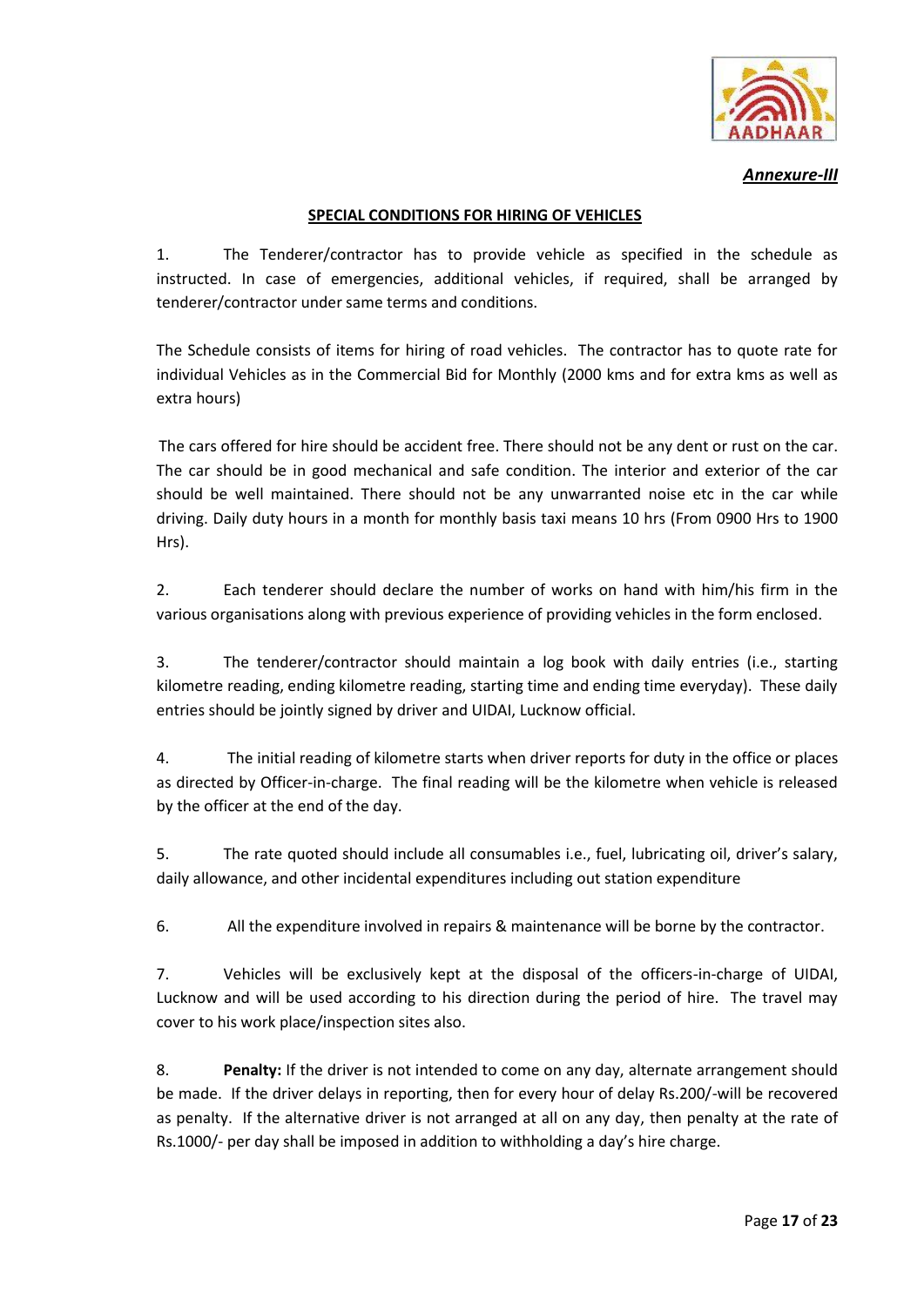

9. In case there is any breakdown of the vehicle, alternative arrangements shall be made to replace the same with similar vehicle by the contractor within three hours including the travel time to the spot of break down or lesser. In case the vehicle is not supplied in time, the officialin-charge will hire the vehicle from other agency and cost of which shall be borne by the contractor.

10. All documents pertaining to the vehicle should be kept under the custody of the driver in the vehicle without fail.

11. The contractor shall be responsible for the safety, medical care and other facilities to the driver who should be in possession of authorized license and is experienced to operate the vehicle. The drivers shall maintain discipline, and be neatly dressed and well behaved.

12. Drivers should have accident and crime free record. The UIDAI may at any time ask during or prior to signing the contract for police verification of the drivers and /or experience and character certificate from previous employers.

13. UIDAI, Lucknow does not take any responsibility on the unwarranted actions of the driver.

14. The UIDAI, Lucknow does not take any responsibility of providing accommodation to the drivers even when going outstation in day or night.

15. The Driver of the vehicle should be provided with adequate cash by the contractor to carryout minor repairs of urgent nature so that the official's time is not wasted on account of such repairs.

16. During the weekly/periodical rest of the drivers, alternative relief drivers should be made available by the contractor.

17. The safety of the vehicle is the contractor's responsibility.

18. In case of any accidents/violations of rules, UIDAI, Lucknow shall not have any responsibility.

19. UIDAI, Lucknow does not take any responsibility in respect of any compensation/claim or any claims on account of any accident involving hired vehicles. The vehicle shall be covered under compensation claims with any authorized insurance company.

20. The vehicle should be in a very good condition and registered with the specification made above and the vehicle should not have been registered with transport authorities two years prior to the last date of submission of this tender. Vehicles not maintained properly will not be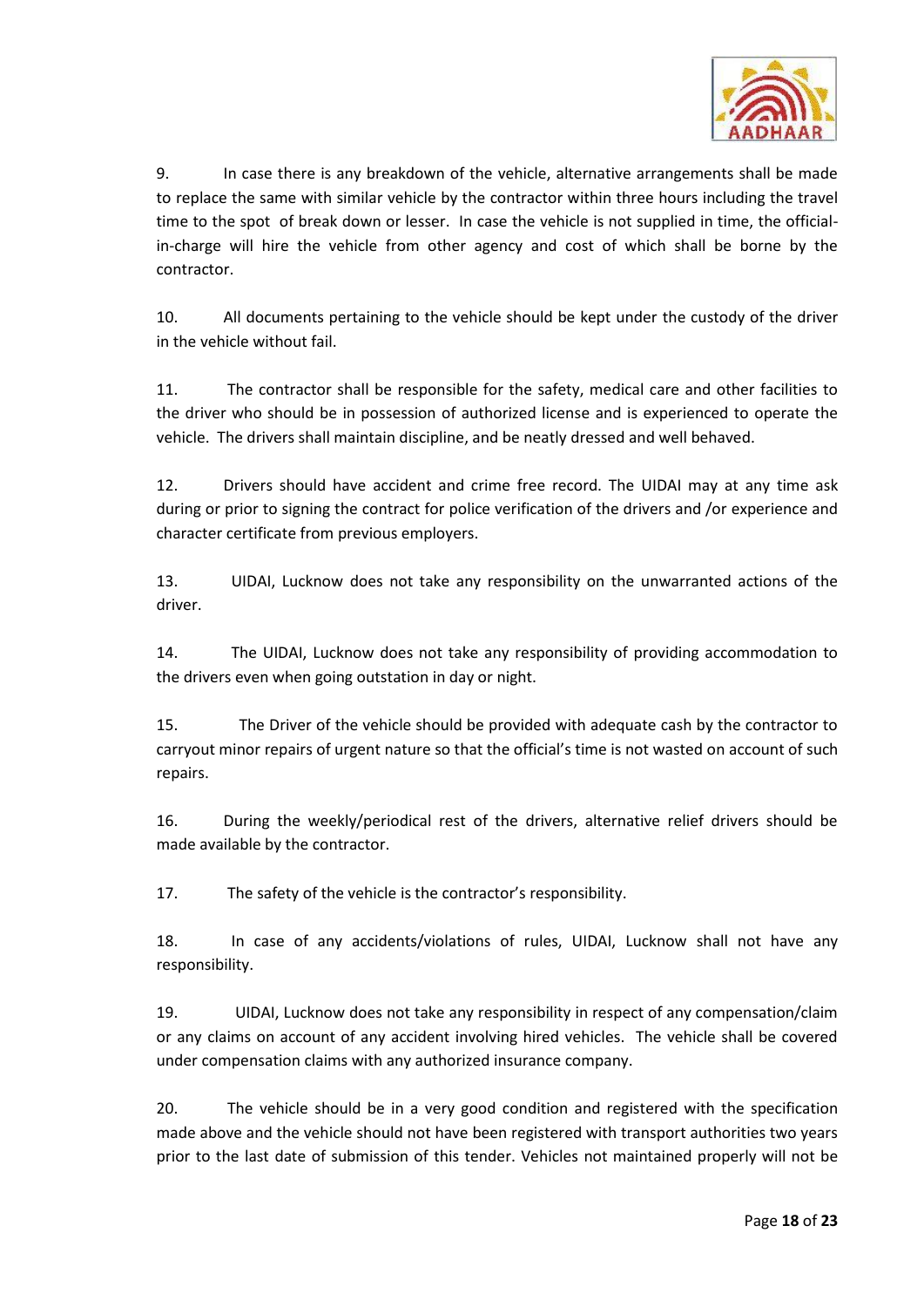

accepted by administration and decision of user official in this regard shall be final and binding to the tenderer.

21. The vehicles should be made available with sufficient fuel.

22. Generally, the vehicle has to be made available for 6 days in a week. However, administration can ask for vehicle for all 7 days and payment shall be made as per terms and conditions of this tender.

23. Frequent change of vehicle and the driver should not be done every now and then, as this kind of change may lead to hardship to the Administration. Any change of driver/car is required should be done with the prior approval of the administration/Officer-in-charge/user official.

24. If the performance of the vehicle and driver is not satisfactory to the user official or driver fail to carry out the instructions of the official, the administration has got full right to terminate the contract at short notice. Other alternative arrangements for the vehicles by defaulted contractor.

25. Two boards displaying "ON GOVERNMENT OF INDIA DUTY" shall be displayed in front and rear of the vehicle at contractor's own cost as per discretion of UIDAI, Lucknow.

26. The contractor should change the seat covers / towel (white)/15days and should have at least 2 sets of covers in good condition.

27. The hired vehicle may have to travel to places in the States of Uttar Pradesh and Uttarakhand. For such movements, payment shall be made as per the rate quoted only.

28. Driver of the vehicles may be provided light coloured safari suite for use while driving the UIDAI vehicles. The contractor must provide TWO PAIRS of such suite to the drivers.

29. The Vehicles will have to be fitted/provided with the following additional accessories/utilities like Clean seat covers, Quality radio /DVD music system, Reading lamp, Tissue paper box, Car perfume, clock, Mobile charger, Seat Bells (Front and Rear) and Umbrella during Monsoon

30. The vehicle on monthly basis will be parked at the UIDAI specified places EVERY NIGHT AND during the weekend. The vehicles will not be used by the driver until & unless directed by UIDAI.

31. All road tax, registration, Income tax as applicable, to be paid to Govt. of India or Govt. of Uttar Pradesh and insurances etc., are to be borne by the contractor. The vehicle supplied should have permit for inter-state movements within Uttar Pradesh and Uttarakhand .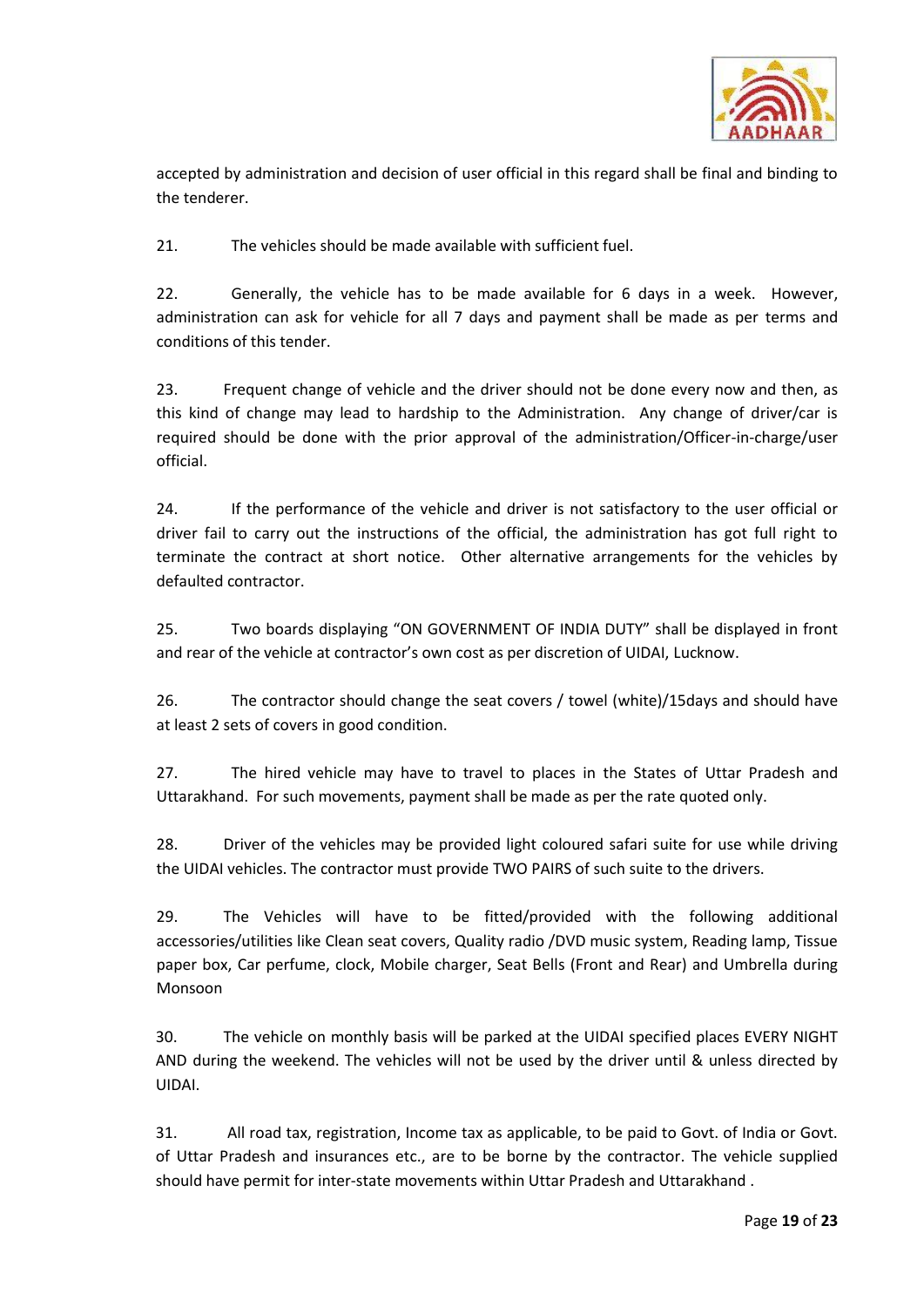

32. The Head Quarters of the vehicle will be fixed by official in-charge (user) and starting and ending of vehicle movement (km) will also be fixed by the officer in-charge.

- 33. The likely places where the vehicle has to be supplied will be at UIDAI specified place.
- 34. During Technical evaluation, RO office, UIDAI, Lucknow may carryout verification with the other government /semi government /public sector /pvt. sector agencies about the quality of services provided by the bidder in the past. Only after the RO office is satisfied about the performance of the bidder, RO office will technically qualify the bidder and his financial bid will be opened.
- 35. Since cars will be used by the senior government officers, the drivers employed by the successful bidder should have been regularly employed for at least one year in the service of senior government/semi government/PSU / pvt sector officials. The RO office Lucknow may ask during the technical evaluation the bidders to submit a panel of the drivers proposed to be employed along with their experience and employment details with these officials and may conduct necessary verification about their quality of services done by these drivers. In case it is found that quality of services was upto the mark, then RO office will technically qualify the bidder and his financial bid will be opened.
- 36. The Regional Office, UIDAI Lucknow reserves the right to change any condition of the tender and also reject any bid without assigning any reason.
- 37. In case of unsatisfactory service of the driver, UIDAI can recruit the driver from the outside and put him in the service of the car and the salary of the driver will be deducted from the monthly payment of the agency ( maximum up to starting salary of driver ( i.e. basic + grade pay+ dearness allowance+ HRA) based on Sixth Central Pay Commission Scale )

Signature of Tenderer/Contractor

Address: Date: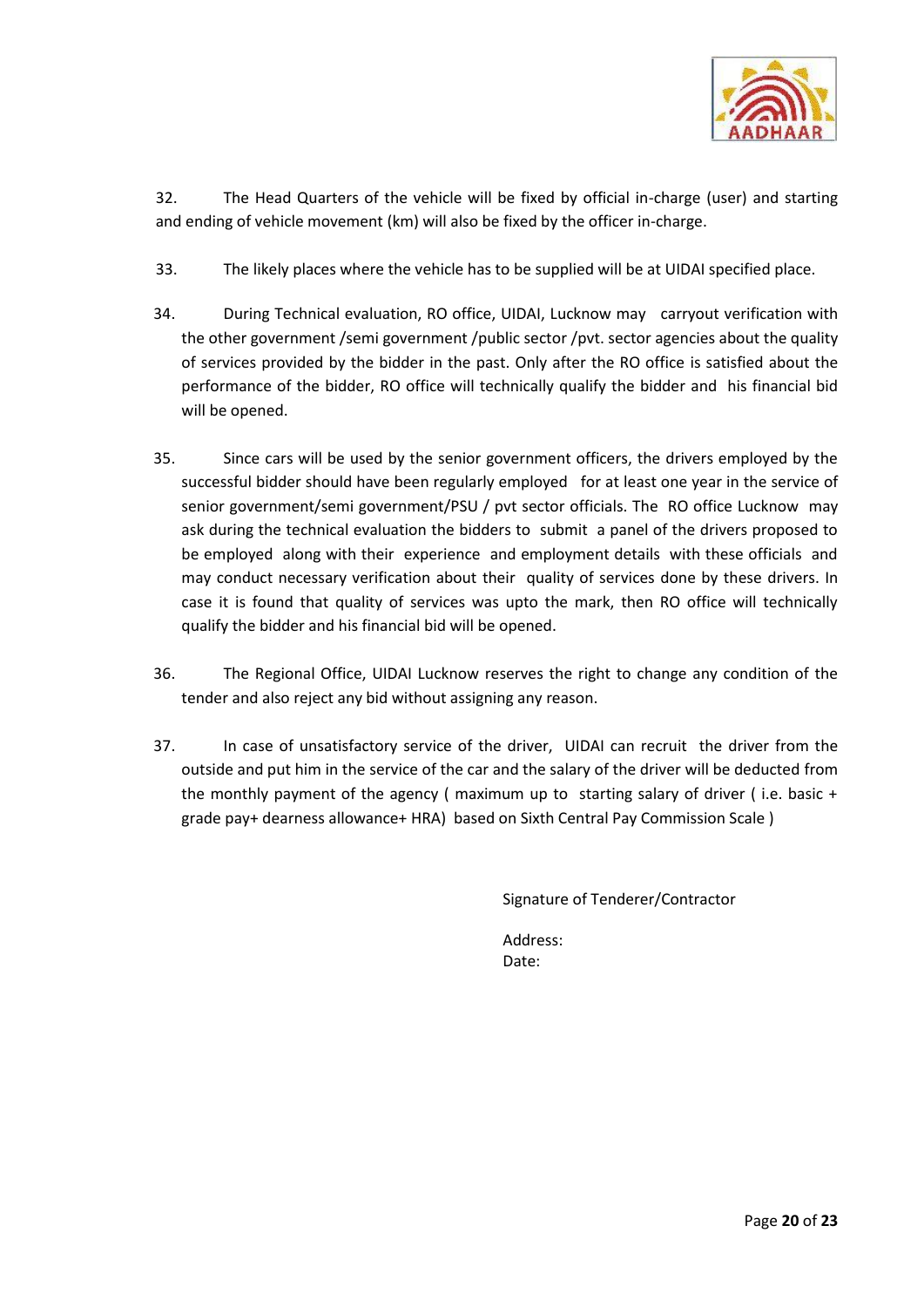

# **TECHNICAL BID**

|        | <b>Tender No</b><br>Dated.                                                                                                                                                                                                                                                   |                |  |  |  |
|--------|------------------------------------------------------------------------------------------------------------------------------------------------------------------------------------------------------------------------------------------------------------------------------|----------------|--|--|--|
| SI.No. | <b>Particulars</b>                                                                                                                                                                                                                                                           | <b>Details</b> |  |  |  |
| 01     | Name & address of the Tenderer with Phone no.,<br>Mobile, Fax                                                                                                                                                                                                                |                |  |  |  |
| 02     | Particulars of EMD amount: Bank Name,<br>Demand draft No & date                                                                                                                                                                                                              |                |  |  |  |
| 03     | Certificate for satisfactorily completed two years of<br>experience with Central Govt/State Govt/PSUs/Banks/<br>Pvt Companies and supplied minimum five cars in each<br>year $(***)$                                                                                         |                |  |  |  |
| 04     | a) PAN NO: Copy of the PAN no. of the Firm issued to<br>be enclosed(self-attested)<br>Service Tax registration number (self-attested copy<br>b)<br>to be enclosed)                                                                                                           |                |  |  |  |
| 06     | Total contract amount received for the last Financial<br>years should be more than Rs. ten lakh yearly for 2009-<br>10 and 2010-11 and 2011-12 (a copy of the turnover<br>statement duly certified by Chartered Accountant must<br>be enclosed along with the Technical bid) |                |  |  |  |

**NOTE: RO UIDAI, Lucknow reserves the right to reject the offers submitted with insufficient details, documents without assigning any reason thereof. Those offers will not be considered for evaluation.**

# **\*\*\* The format in which the details are required (self-attested) is as under:**

| Sl. No | Details of client along with<br>address, telephone and Fax | <b>Amount of Contract</b> | <b>Duration of Contract</b> |    |
|--------|------------------------------------------------------------|---------------------------|-----------------------------|----|
|        | numbers                                                    |                           | From                        | To |
|        |                                                            |                           |                             |    |
| 2      |                                                            |                           |                             |    |
| 3      |                                                            |                           |                             |    |

(If the space provided is insufficient, a separate sheet may be attached)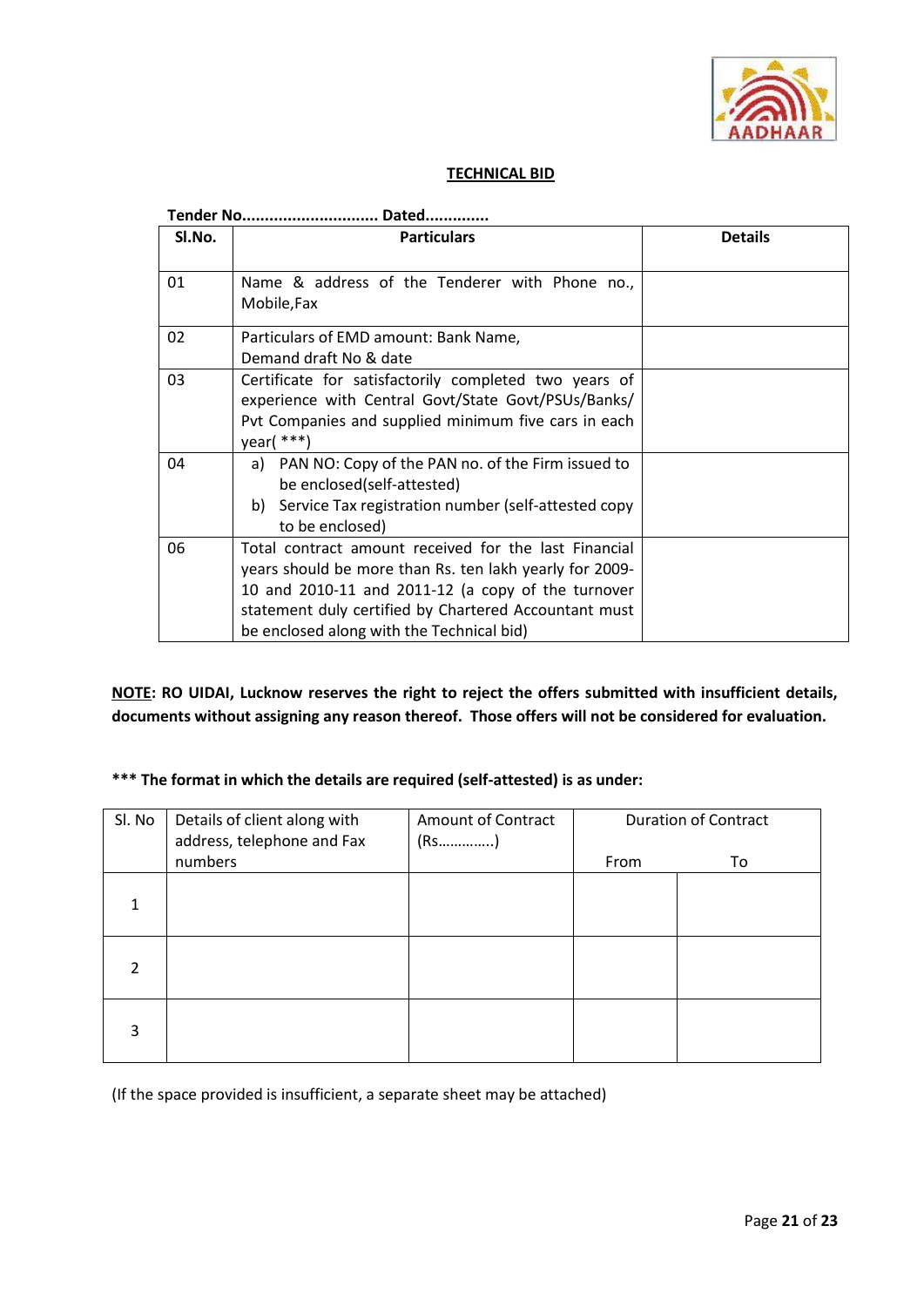

## **DECLARATION**

**1.** I,\_\_\_\_\_\_\_\_\_\_\_\_\_\_\_\_\_\_\_\_\_\_\_\_\_\_\_\_\_\_\_ Son/Daughter/Wife of Shri Proprietor/Director/authorized signatory of the Agency mentioned above, is competent to sign this declaration and execute this tender document;

**2.** I have carefully read and understood all the terms and conditions of the tender and undertake to abide by them;

**3.** The information/documents furnished along with the above application are true and authentic to the best of my knowledge and belief. I / we, am / are well aware of the fact that furnishing of any false information / fabricated document would lead to rejection of my tender at any stage besides liabilities towards prosecution under appropriate law.

Signature of authorized person Date: Full Name: Full Name: Full Name: Full Name: Full Name: Full Name: Full Name: Full Name: Full Name: Full Name: Full Name: Full Name: Full Name: Full Name: Full Name: Full Name: Full Name: Full Name: Full Name: Full Na

Place: